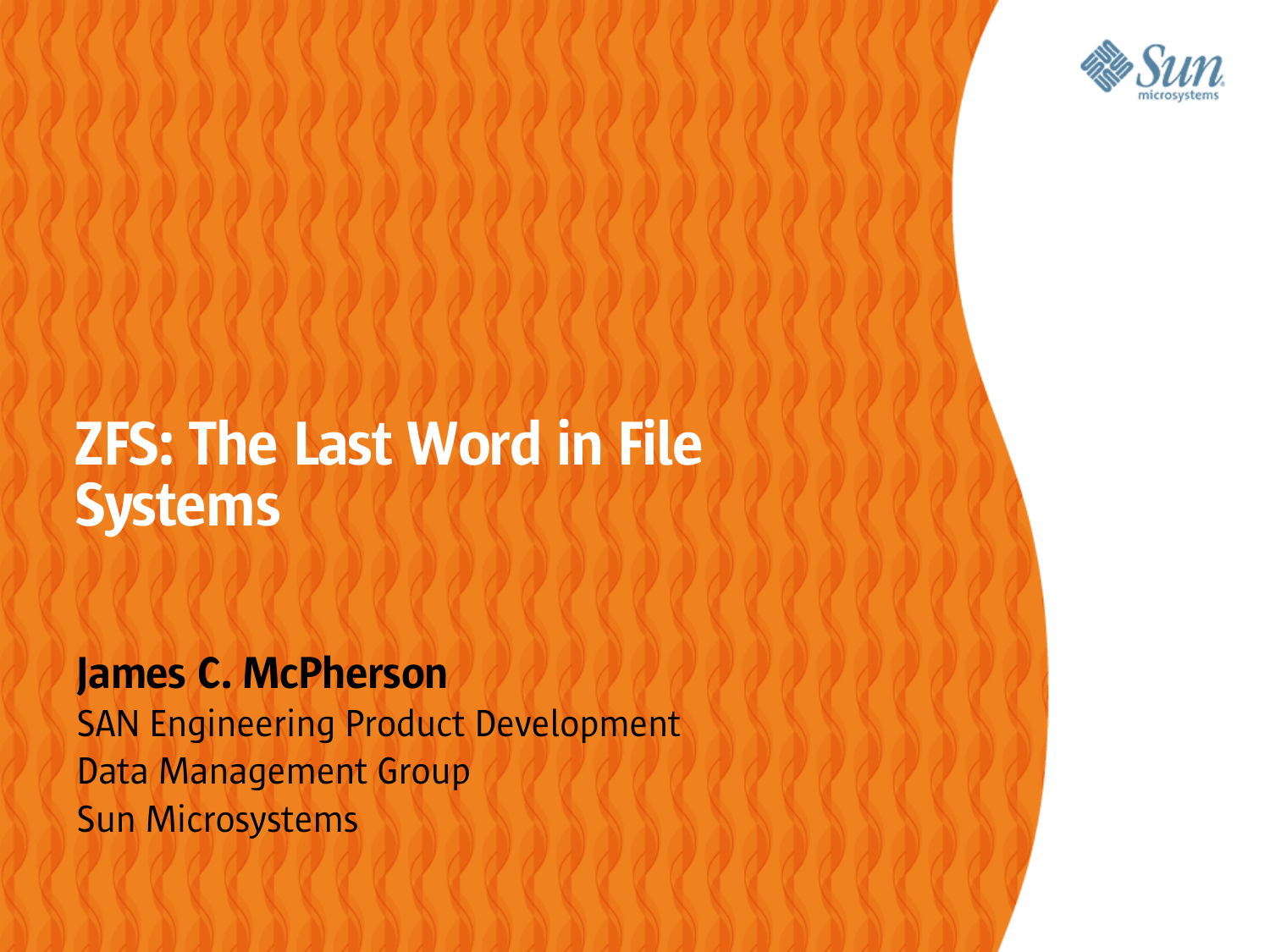

# ZFS Overview

#### • Provable data integrity

Detects and corrects silent data corruption

#### • Immense capacity

The world's first 128-bit filesystem

#### • Simple administration

"You're going to put a lot of people out of work." -- Jarod Jenson, ZFS beta customer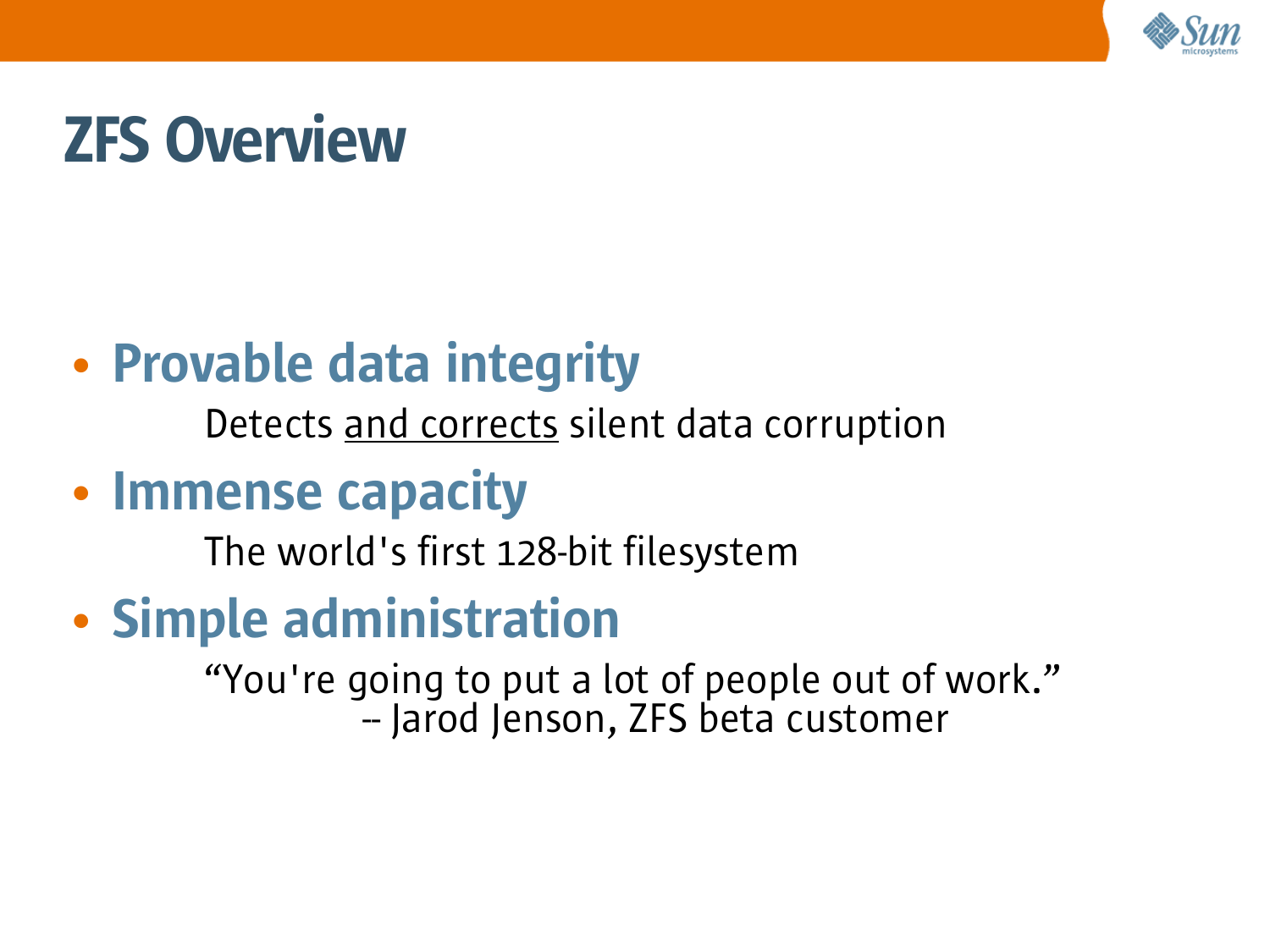

# What is Wrong With Existing Filesystems?

- No defense against silent data corruption
	- > Any defect in disk, controller, cable, driver, or firmware can corrupt data silently; like running a server without ECC memory

#### • Brutal to manage

- > Disk labels, partitions, volumes, provisioning, grow/shrink, hand-editing /etc/vfstab...
- > Lots of limits: filesystem/volume size, file size, number of files, files per directory, number of snapshots, ...
- > Not portable between x86 and SPARC

#### • Dog slow

> Linear-time create, fat locks, fixed block size, naïve prefetch, slow random writes, dirty region logging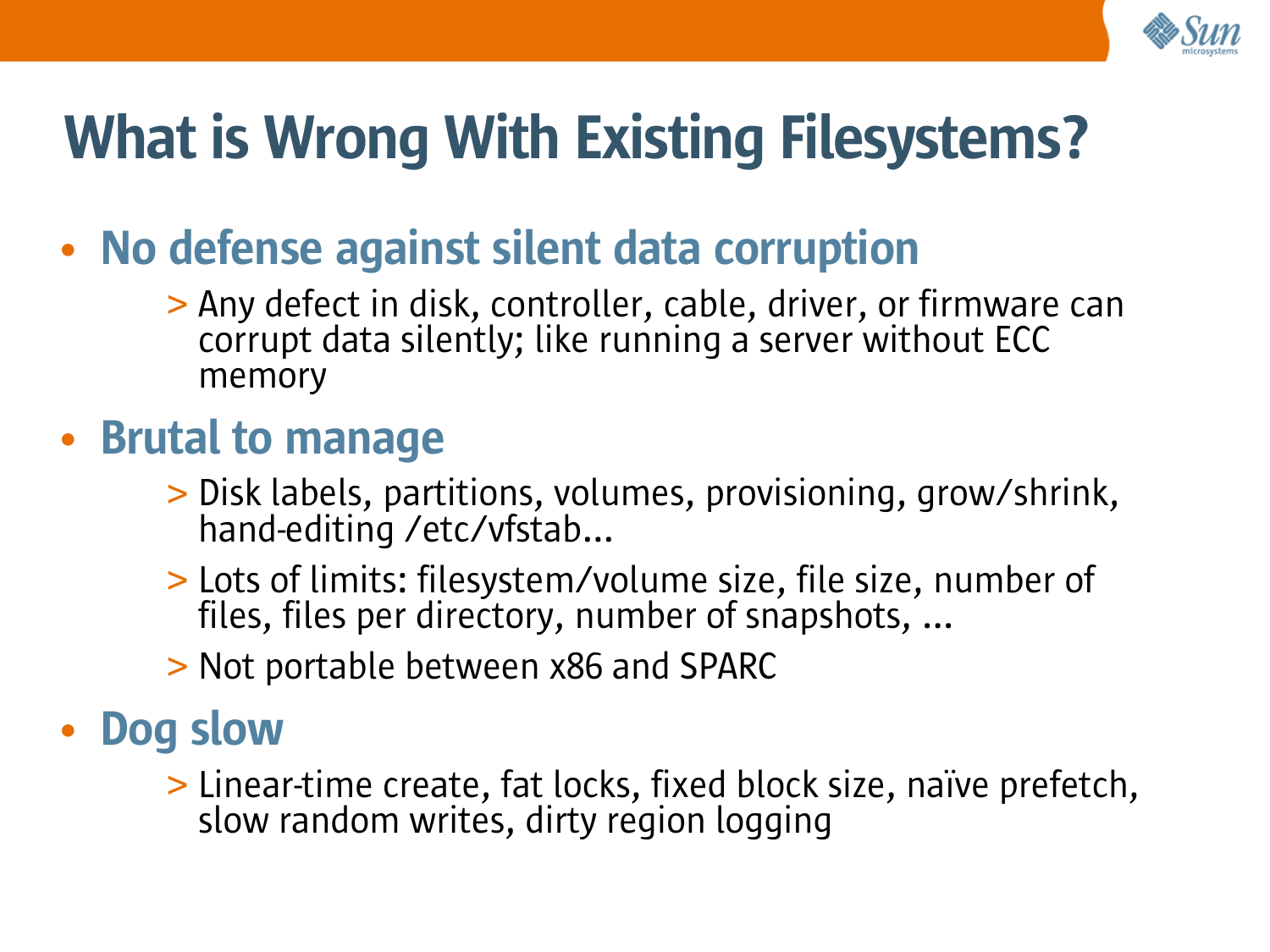

# The ZFS Objective

- End the suffering
- Design an integrated system from scratch
- Blow away 20 years of obsolete assumptions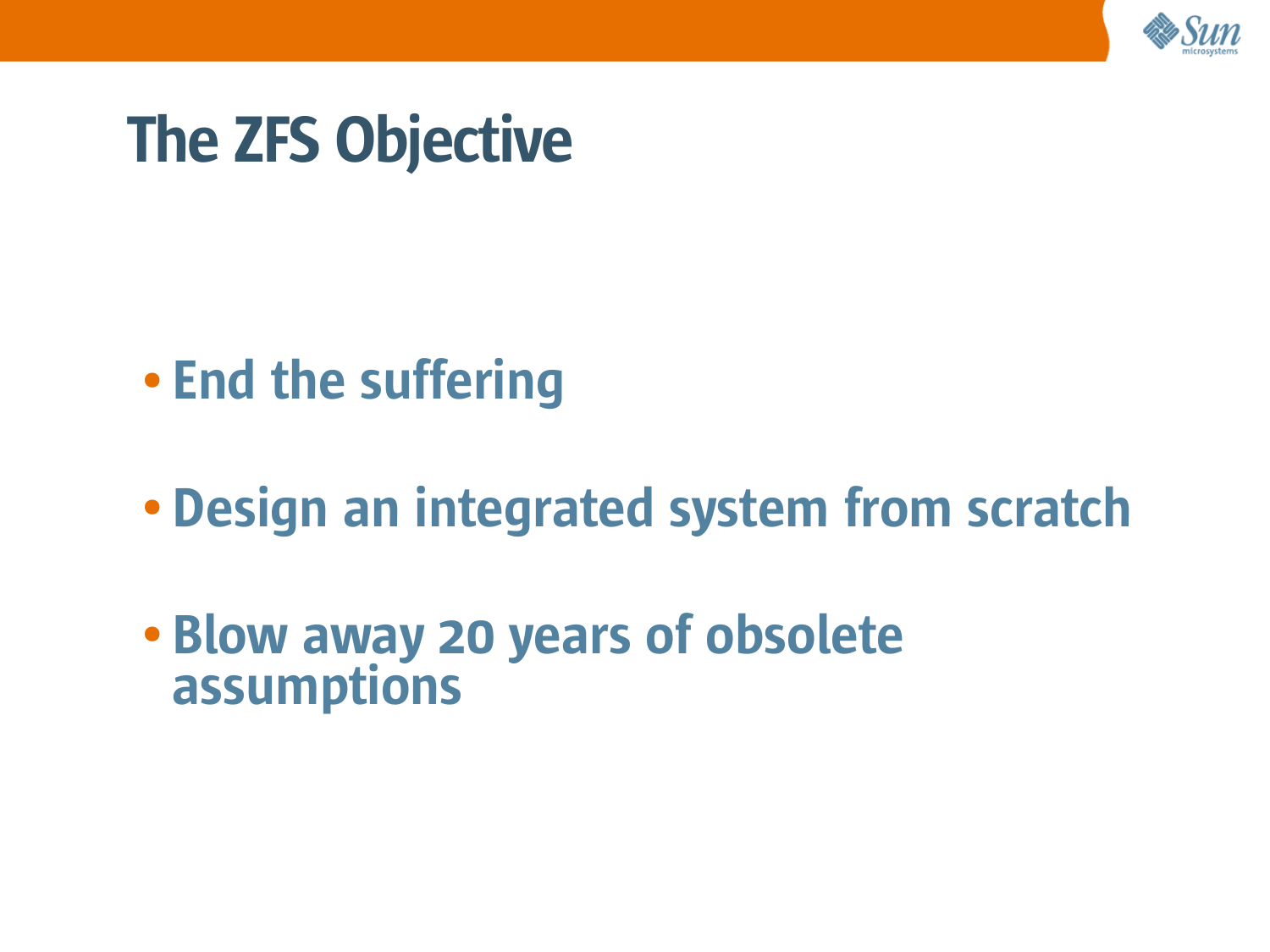

# ZFS Design Principles

#### • Pooled storage

> Completely eliminates the antique notion of volumes > Does for storage what VM did for memory

## • End-to-end data integrity

- > Historically considered "too expensive"
- > Turns out, no it isn't
- > And the alternative is unacceptable

## • Everything is transactional

- > Keeps things always consistent on disk
- > Removes almost all constraints on I/O order
- > Allows us to get huge performance wins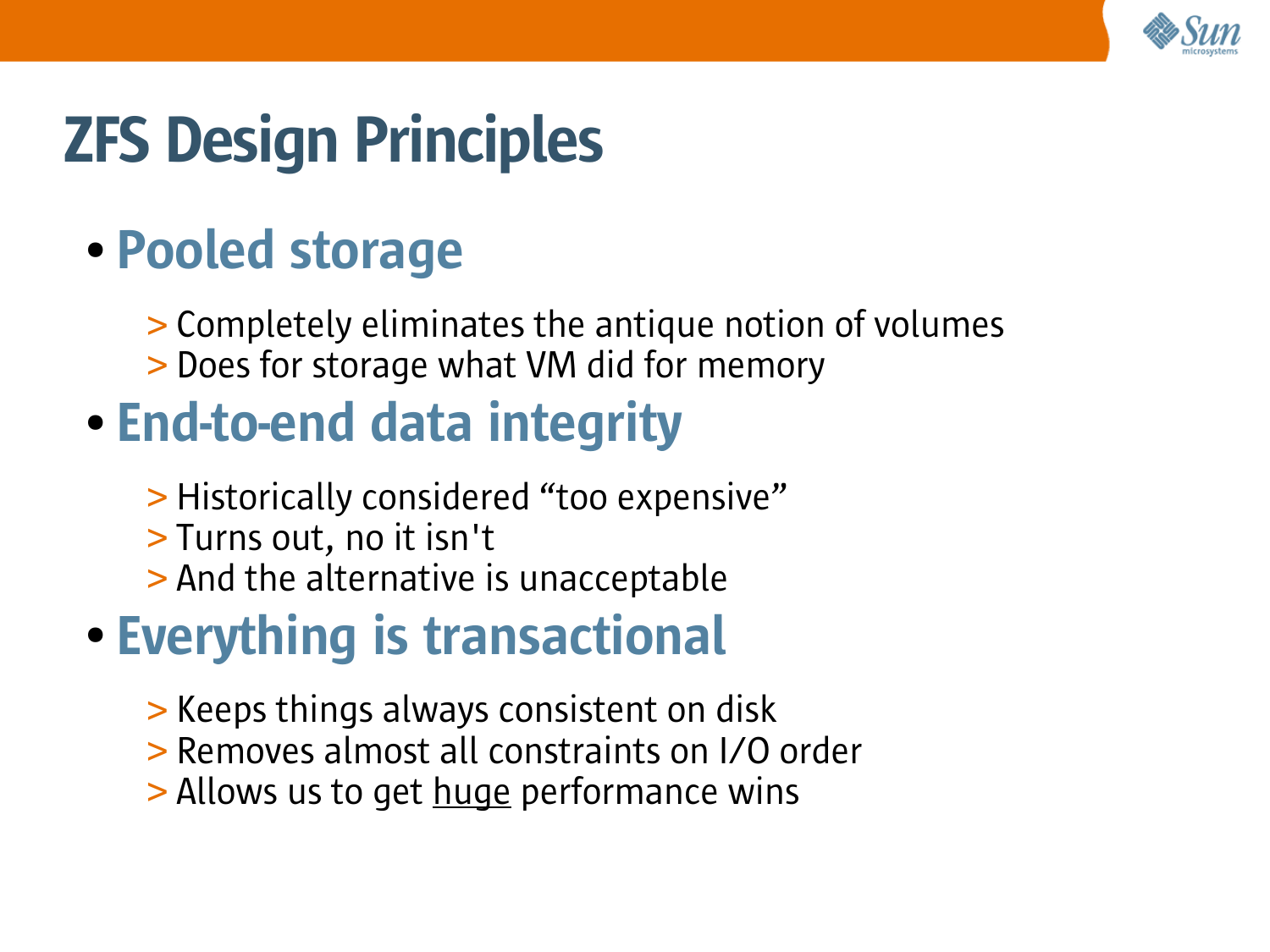

# Some terminology



Standalone



Cluster



RAID 1



RAID 5



Hot swap



RAID 0+1

#### Source: http://www.epidauros.be/raid.jpg



RAID 0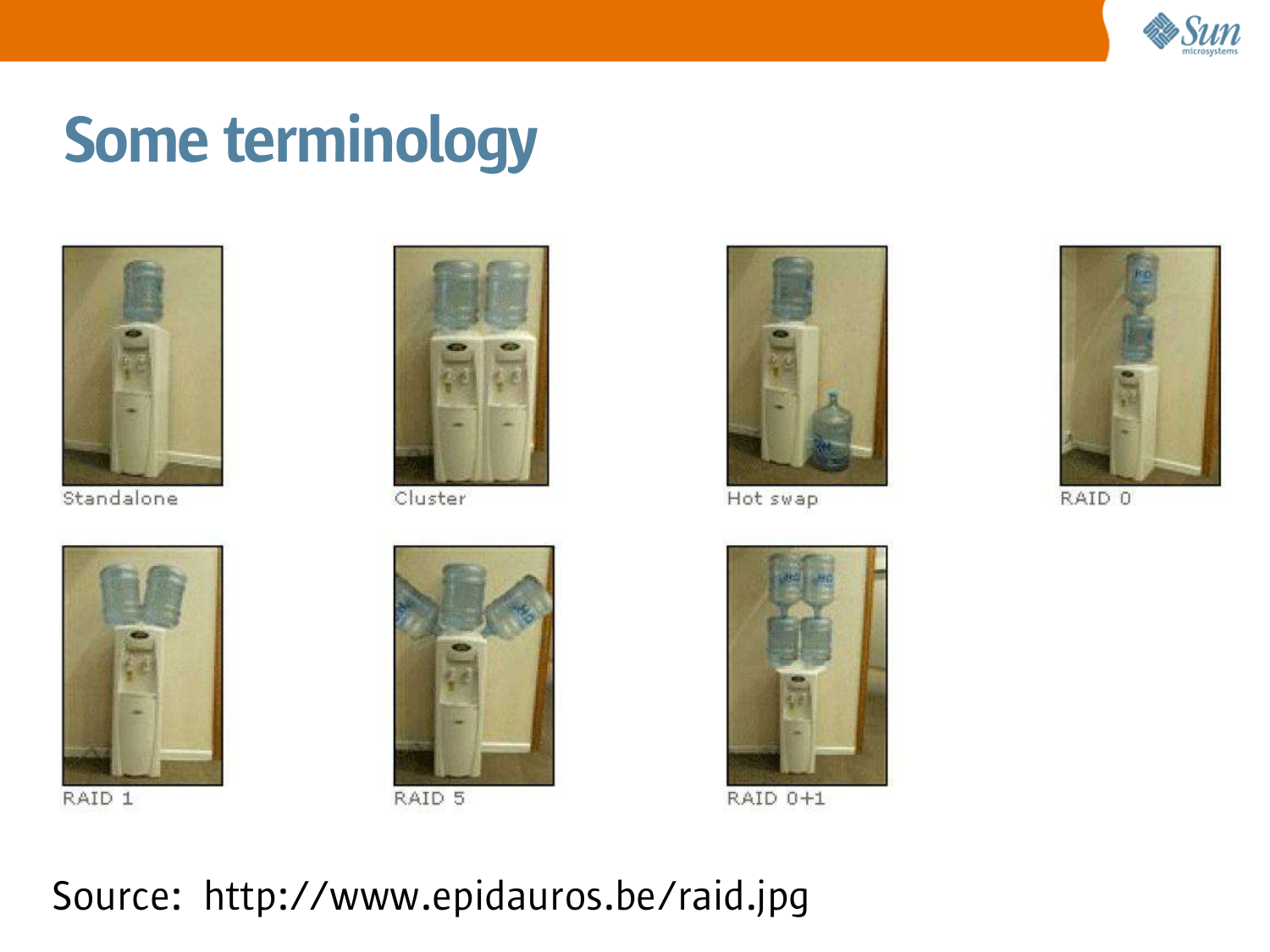

# Background: Why Volumes Exist

In the beginning, each filesystem managed a single disk.

#### • Customers wanted more space, bandwidth, reliability

- Rewrite filesystems to handle many disks: hard
- > Insert a little shim ("volume") to cobble disks together: easy
- An industry grew up around the FS/volume model
	- **20%** > Filesystems, volume managers sold as separate products
	- > Inherent problems in FS/volume *interface* can't be fixed

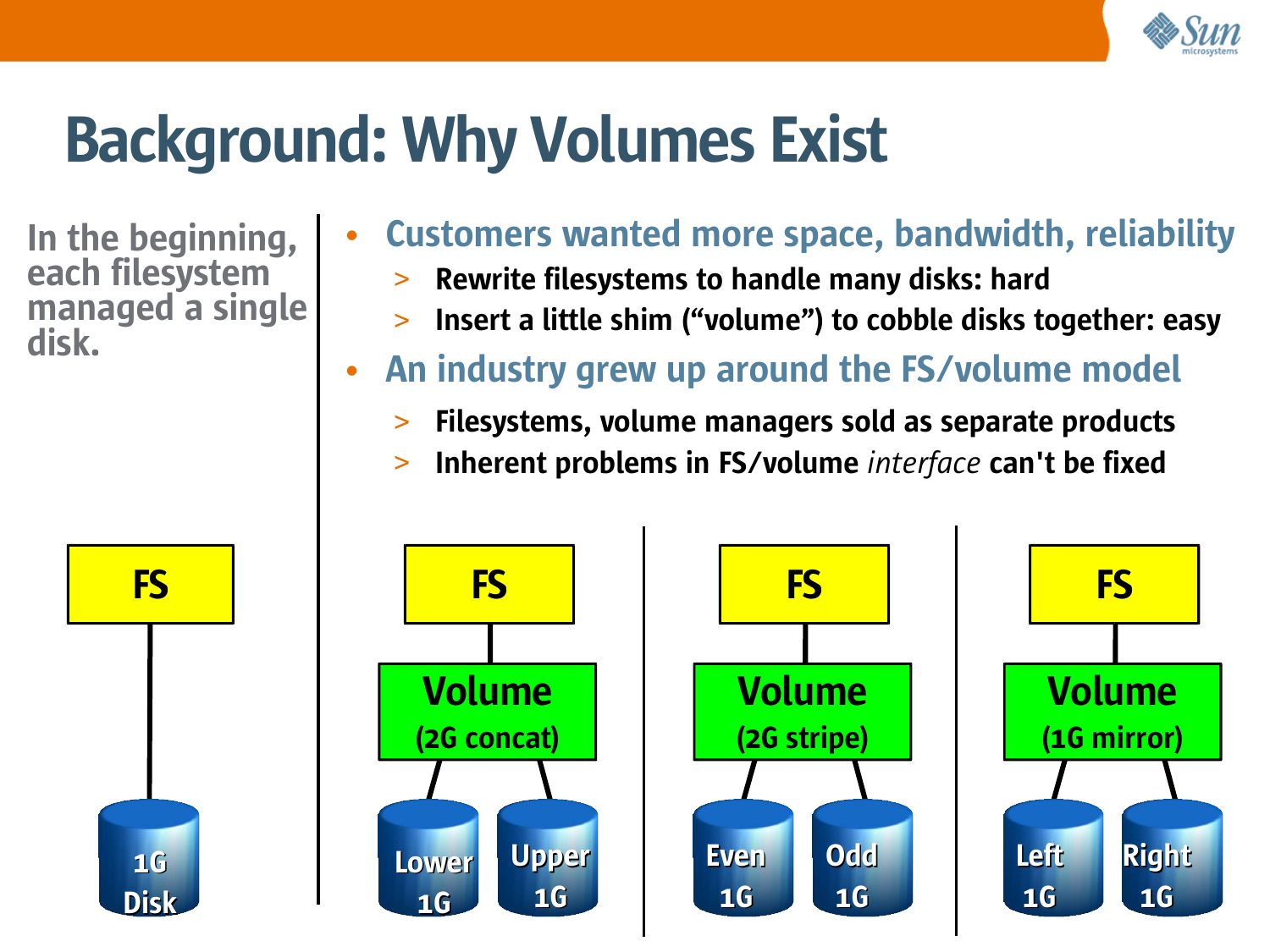

# FS/Volume Model vs. ZFS (1)

## Traditional Volumes

- Abstraction: virtual disk
- Partition/volume for each FS
- Grow/shrink by hand
- Each FS has limited bandwidth
- Storage is fragmented, stranded



## ZFS Pooled Storage

- Abstraction: malloc/free
- No partitions to manage
- Grow/shrink automatically
- All bandwidth always available
- Pool allows space to be shared

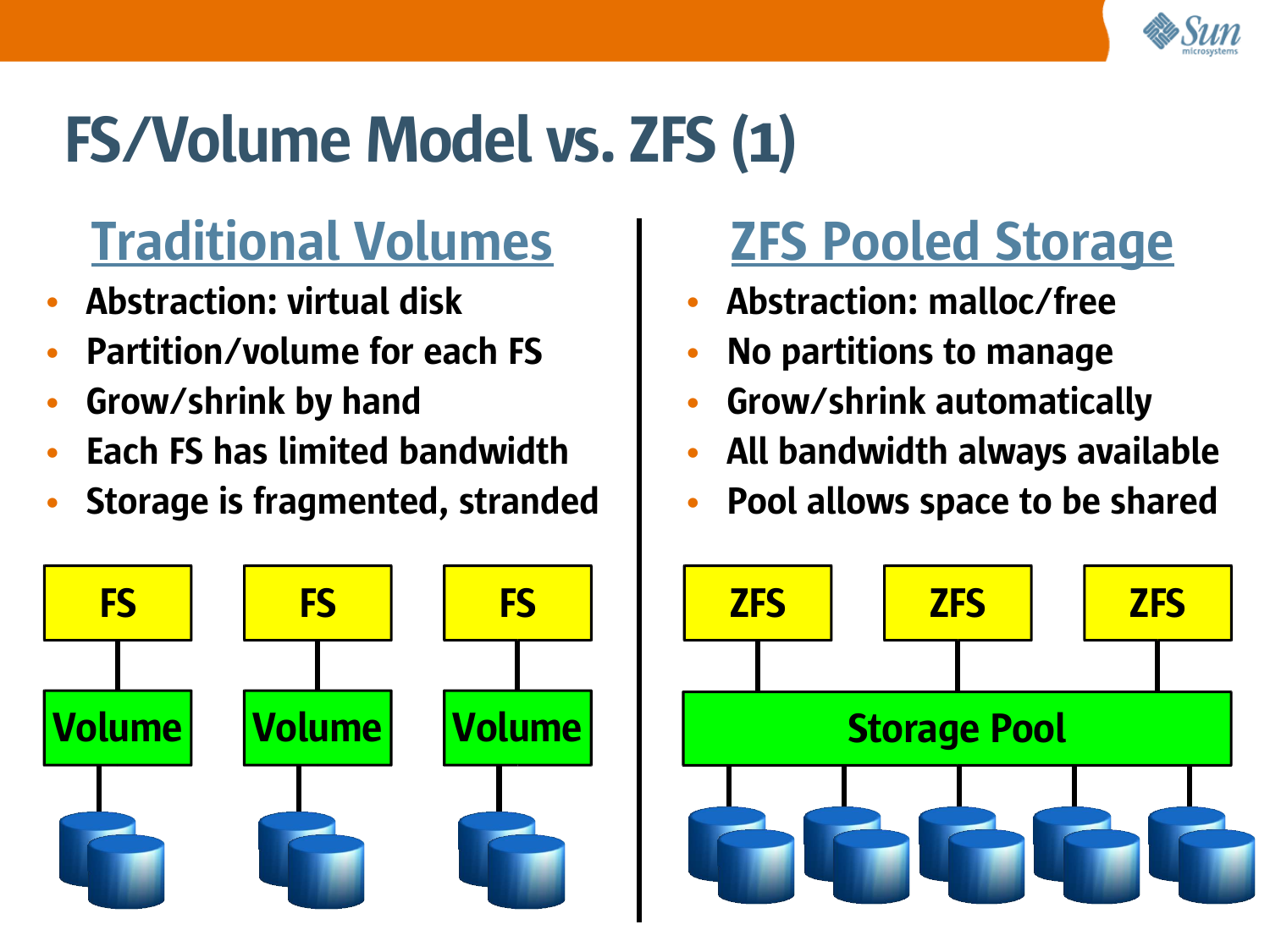

# FS/Volume Model vs. ZFS (2)

# FS/Volume I/O Stack

#### Block Device Interface

- "Write this block, then that block, ..."
- Loss of power  $=$  loss of on-disk consistency
- Workaround: journaling, which is slow & complex

#### Block Device Interface

- Write each block to each disk immediately to keep mirrors in sync
- Loss of power  $=$  resync
- Synchronous and slow



# ZFS I/O Stack

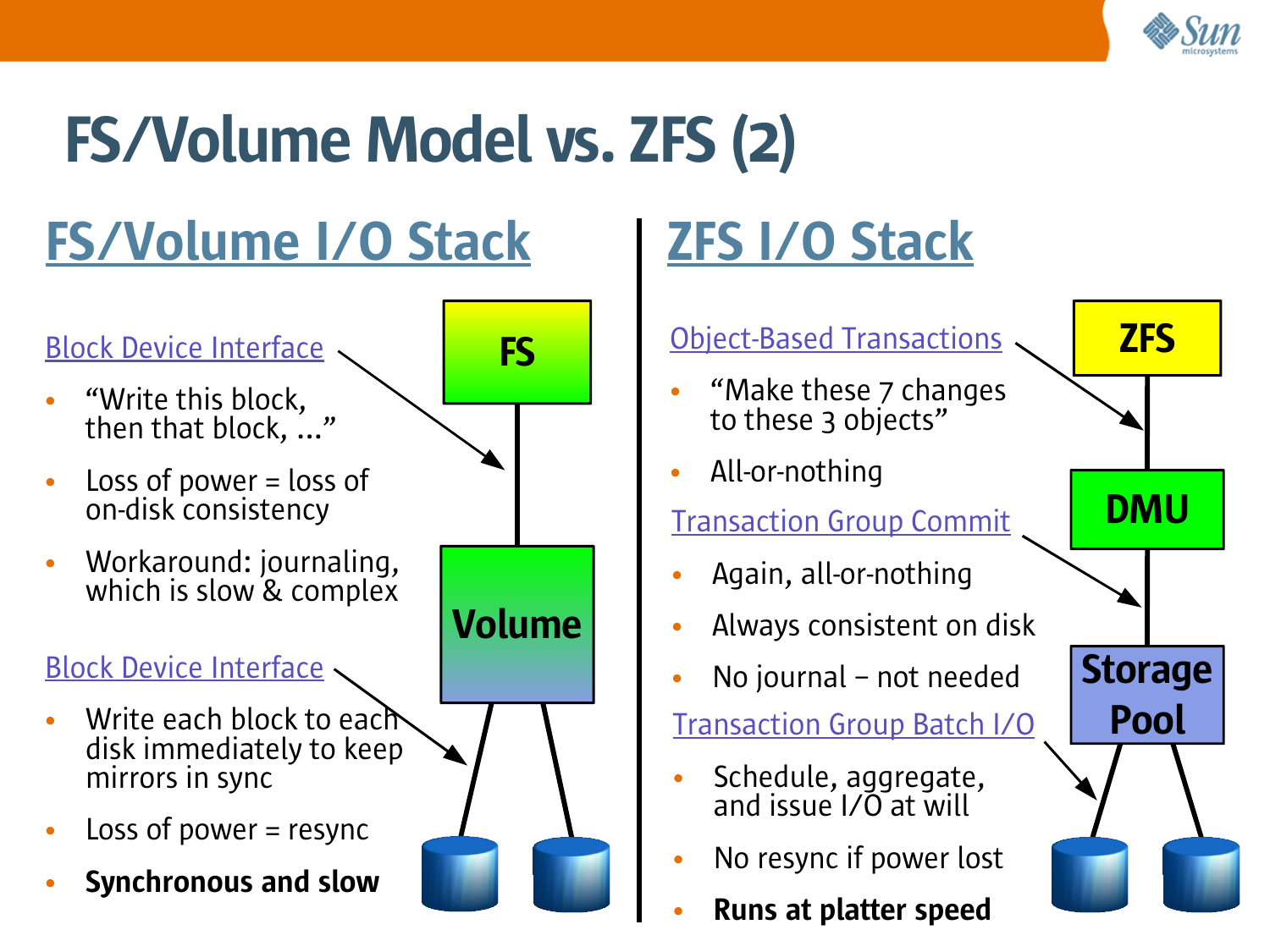

# Traditional Disk Storage Administration

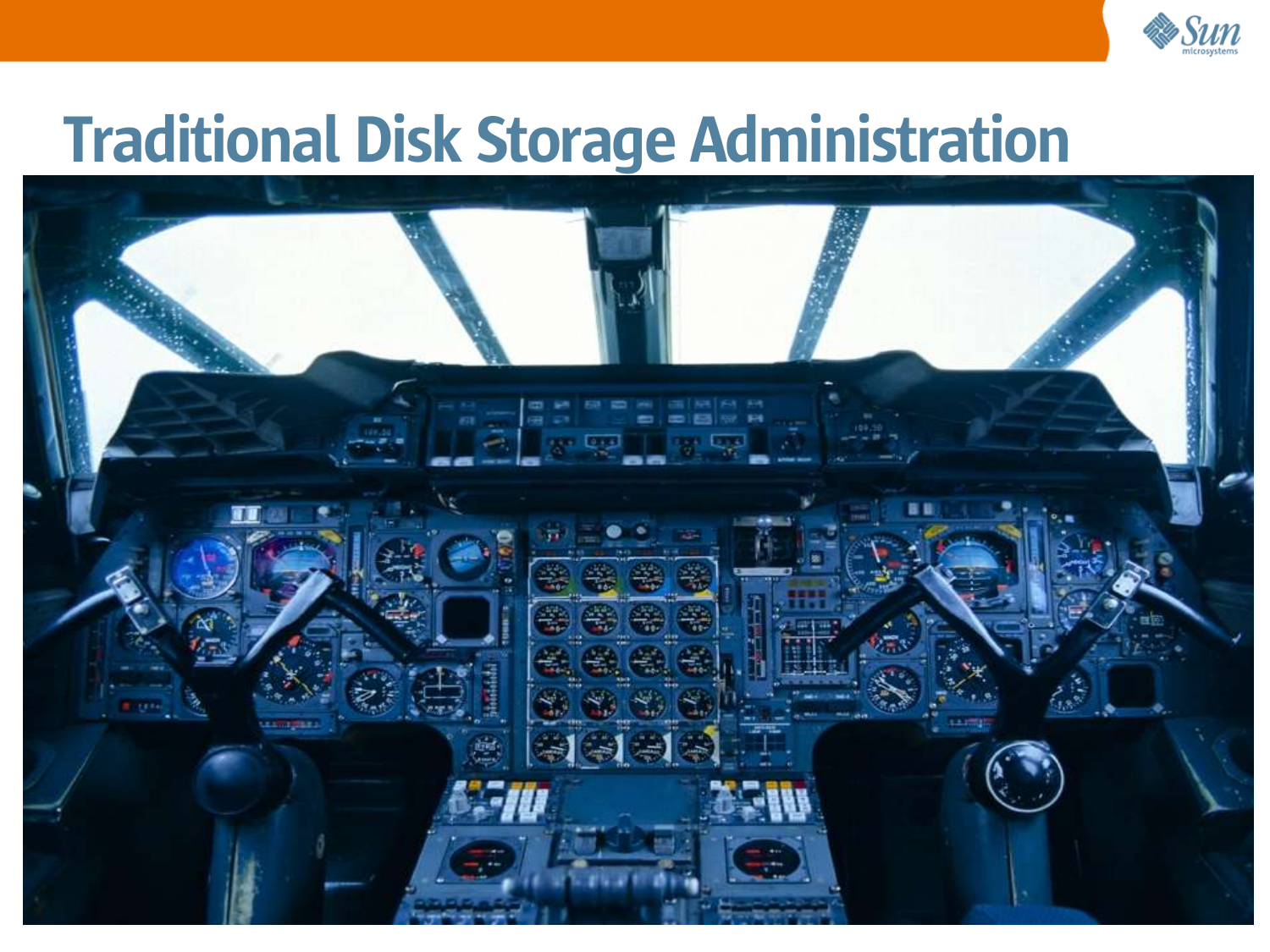

# But with ZFS....

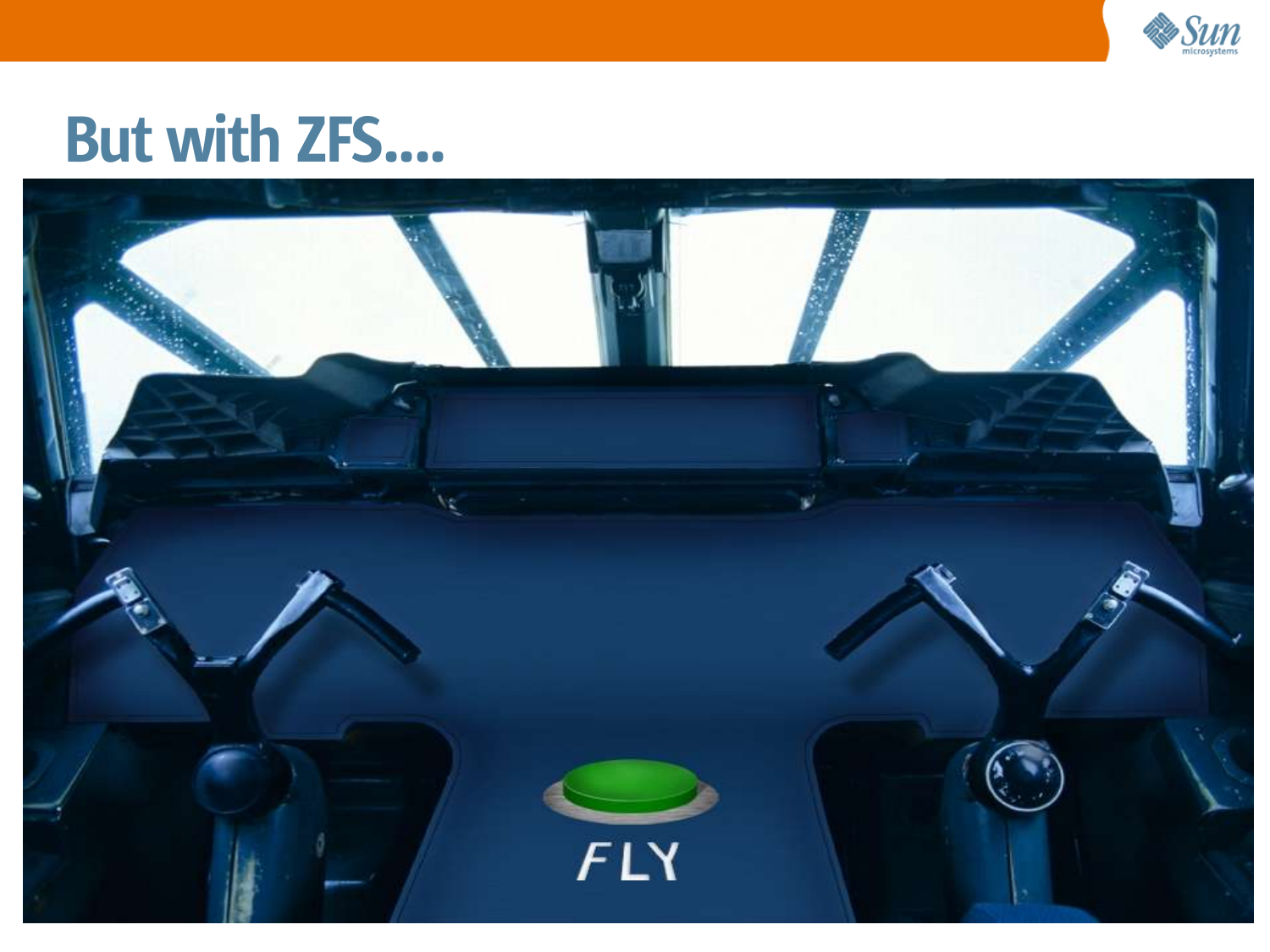

# ZFS Data Integrity Model

#### • Three Big Rules

- > All operations are copy-on-write
	- > Never overwrite live data
	- > On-disk state always valid no "windows of vulnerability"
	- > No need for fsck(1M)
- > All operations are transactional
	- > Related changes succeed or fail as a whole
	- > No need for journaling
- > All data is checksummed
	- > No silent data corruption
	- > No panics on bad metadata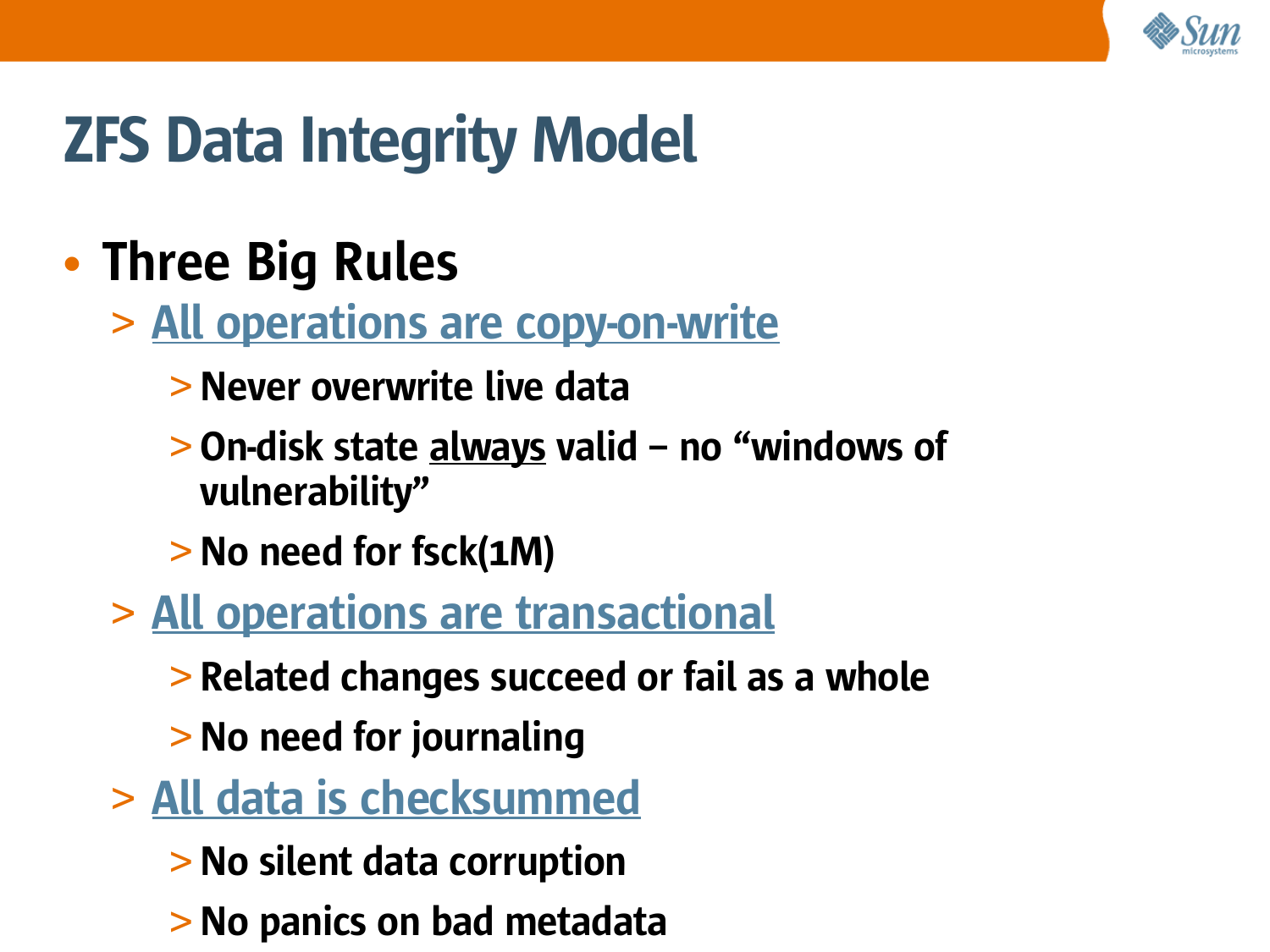

# End-to-End Checksums

## Disk Block Checksums

- Checksum stored with data block
- Any self-consistent block will pass
- Can't even detect stray writes
- Inherent FS/volume interface limitation



#### Only validates the media



#### ZFS Checksum Trees

- Checksum stored in parent block pointer
- Fault isolation between data and checksum
- Entire pool (block tree) is self-validating



#### Validates the entire I/O path

- $\overline{\mathcal{A}}$  Bit rot
- **Phantom writes**
- **Misdirected reads and writes**
- **DMA parity errors**
- **Driver bugs**
- **Accidental overwrite**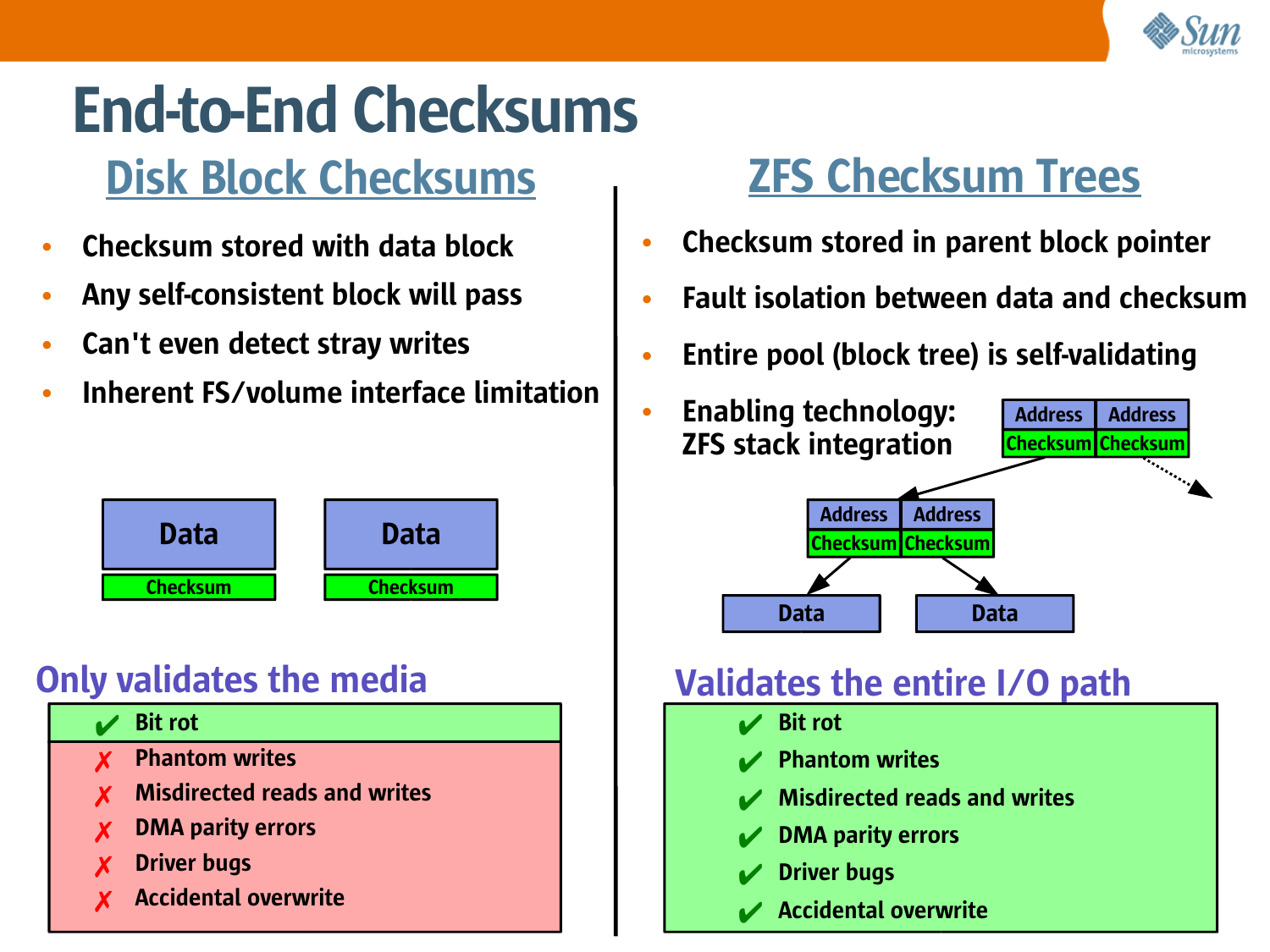

# Traditional Mirroring

**1.** Application issues a read. Mirror reads the first disk, which has a corrupt block. It can't tell.



2. Volume manager passes bad block up to filesystem. If it's a metadata block, the filesystem panics. If not...

**Application** 

xxVM mirror

**Municipality** 

FS

3. Filesystem returns bad data to the application.

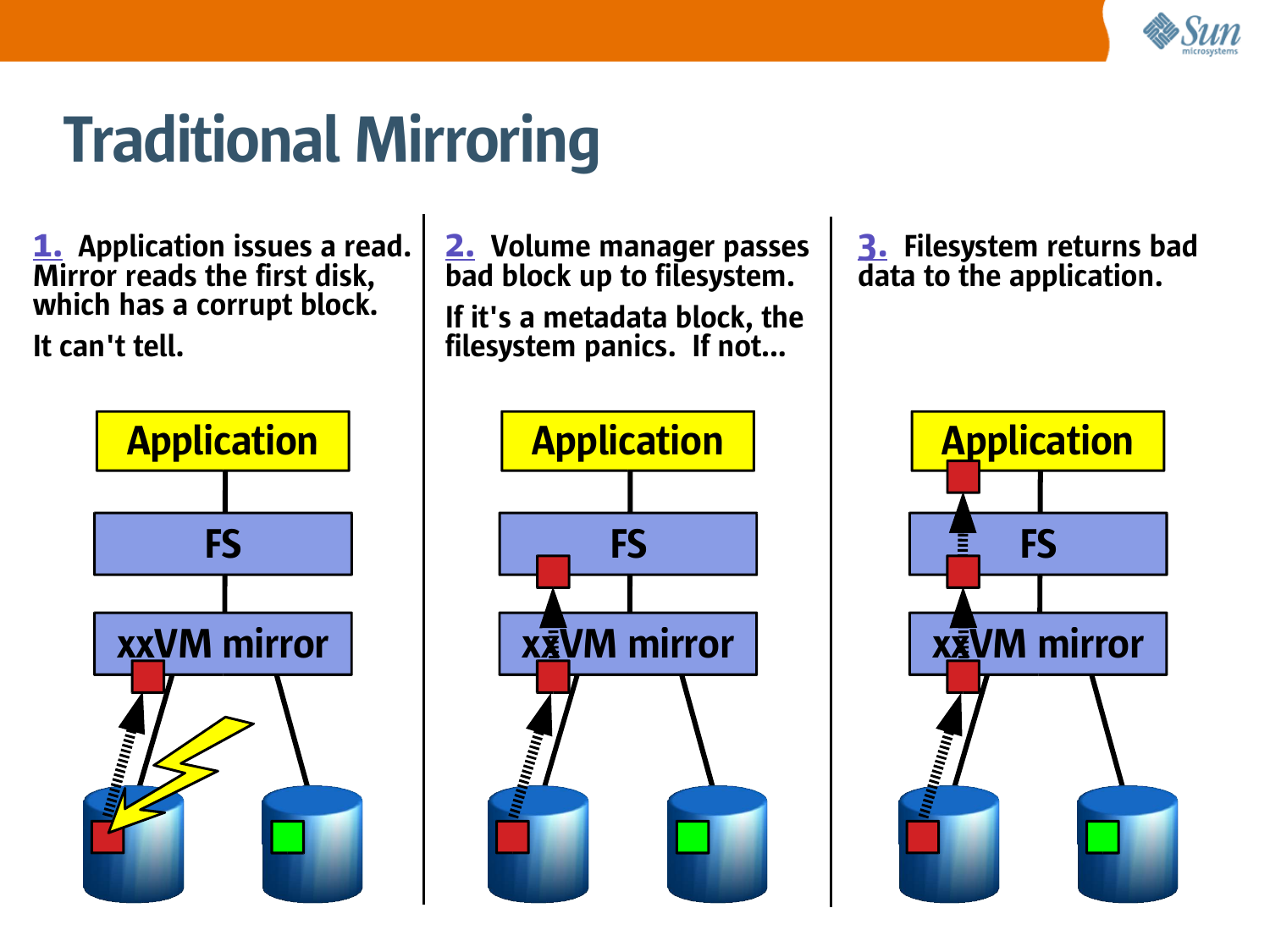

# Self-Healing Data in ZFS

**1.** Application issues a read. ZFS mirror tries the first disk. Checksum reveals that the block is corrupt on disk.

2. ZFS tries the second disk. Checksum indicates that the block is good.

3. ZFS returns good data to the application and repairs the damaged block.





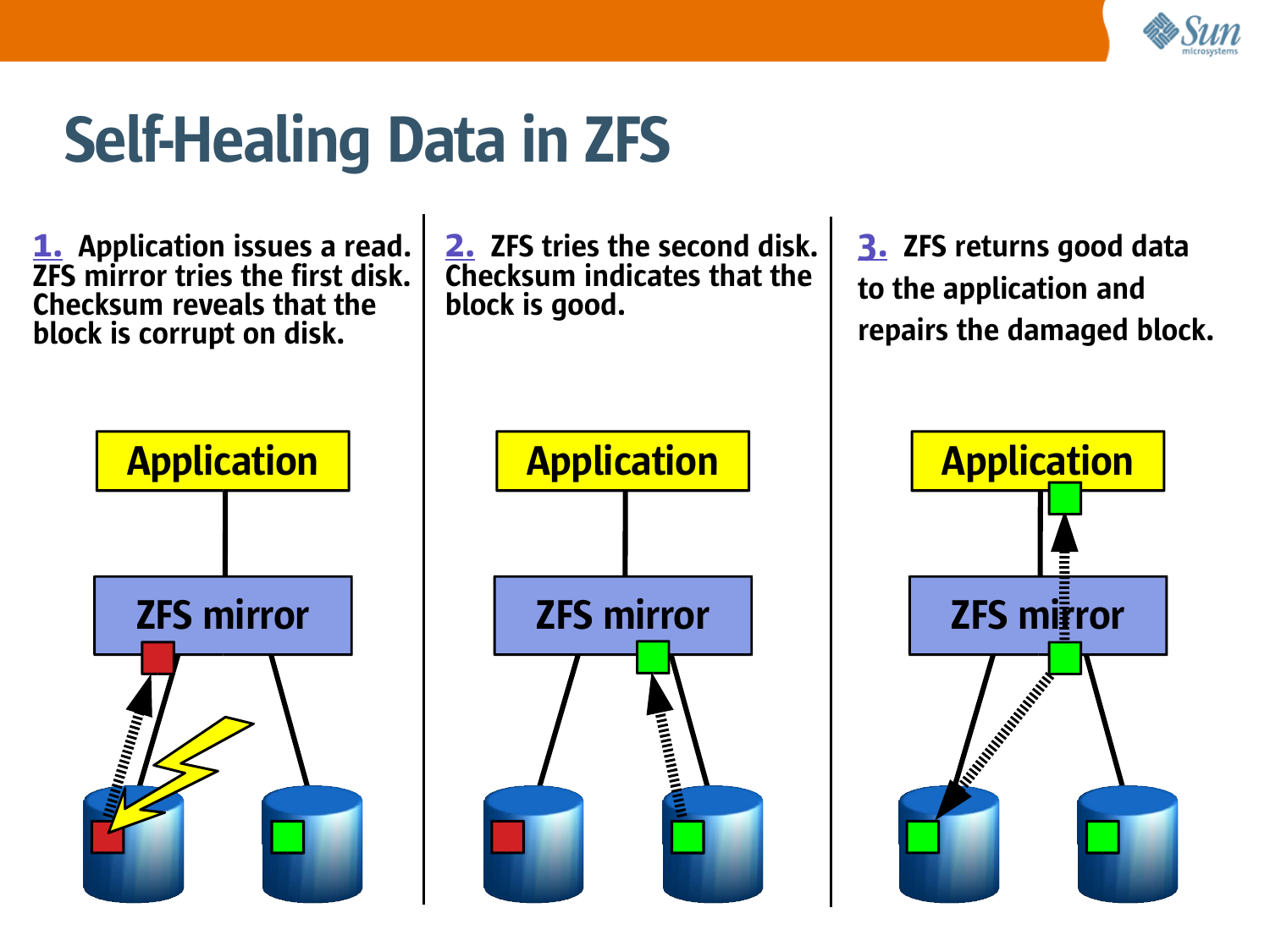

# ZFS Data Security

- NFSv4/NT-style ACLs
	- > Allow/deny with inheritance
- Encryption
	- > Protects against spying, SAN snooping, physical device theft
- Authentication via cryptographic checksums
	- > User-selectable 256-bit checksum algorithms include SHA-256
	- > Data can't be forged checksums detect it
	- > Uberblock checksum provides digital signature for entire pool
- Secure deletion
	- > Freed blocks thoroughly erased
- Real-time remote replication
	- > Allows data to survive disasters of geographic scope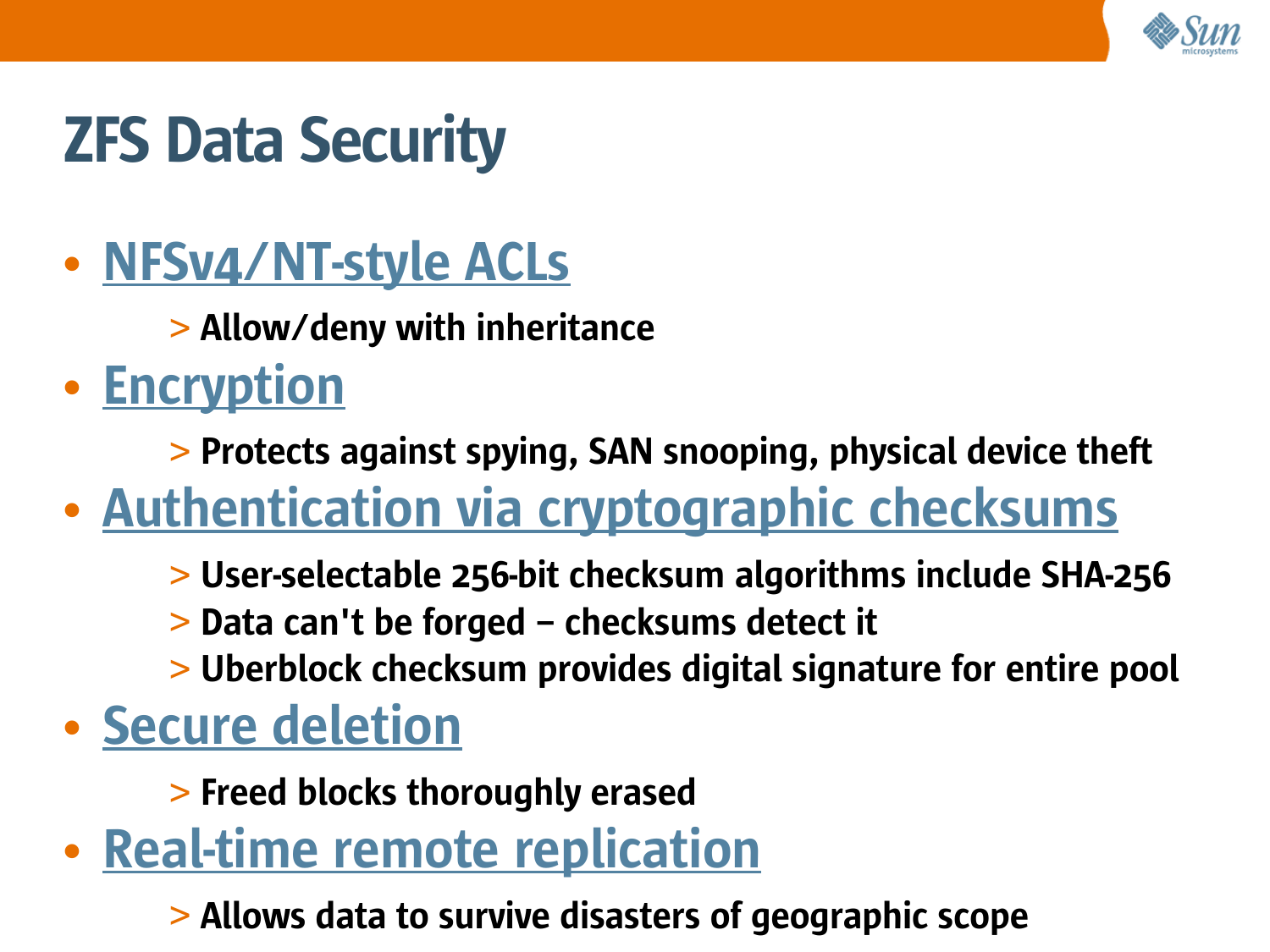

# ZFS: Scalability

#### • Immense capacity (128-bit)

- $>$  Moore's Law: need 65<sup>th</sup> bit in 10-15 years
- > Zettabyte = 70-bit (a billion TB)
- > ZFS capacity: 256 quadrillion ZB
- > Exceeds quantum limit of Earth-based storage

Seth Lloyd, "Ultimate physical limits to computation." Nature 406, 1047-1054 (2000)

# • Scalable algorithms, 100% dynamic metadata

- > No limits on files, directory entries, etc.
- > No wacky knobs (e.g. inodes/cg)

#### • Built-in compression

> Saves space (2-3x typical), reduces I/O – sometimes by so much that compressed filesystems are actually faster!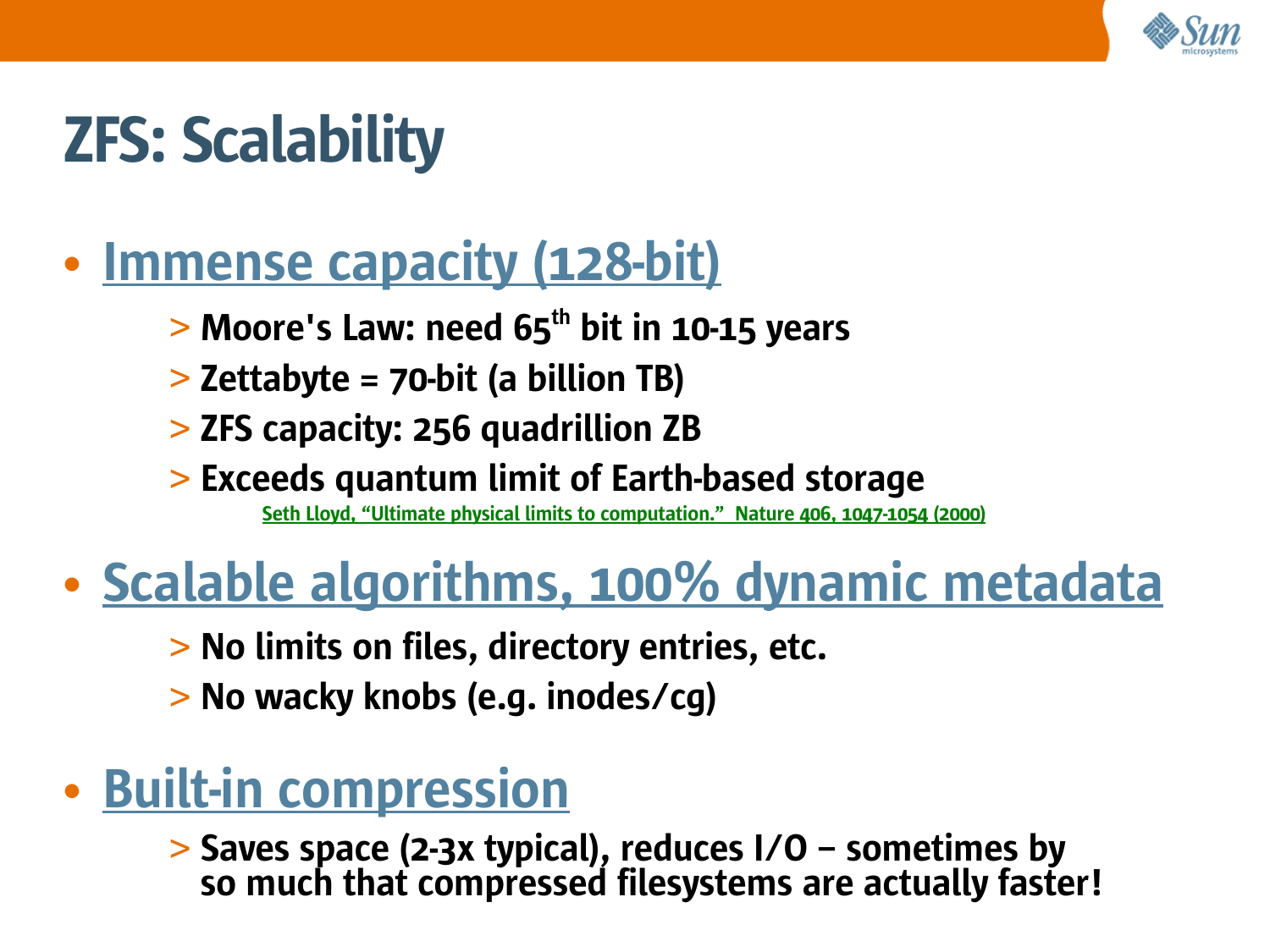

# ZFS Performance

## • Key architectural wins:

- > Copy-on-write design makes most disk writes sequential
- > Dynamic striping across all devices maximizes throughput
- > Multiple block sizes, automatically chosen to match workload
- > Explicit I/O priority with deadline scheduling
- > Globally optimal I/O sorting and aggregation
- > Multiple independent prefetch streams with automatic length and stride detection
- > Unlimited, instantaneous read/write snapshots
- > Parallel, constant-time directory operations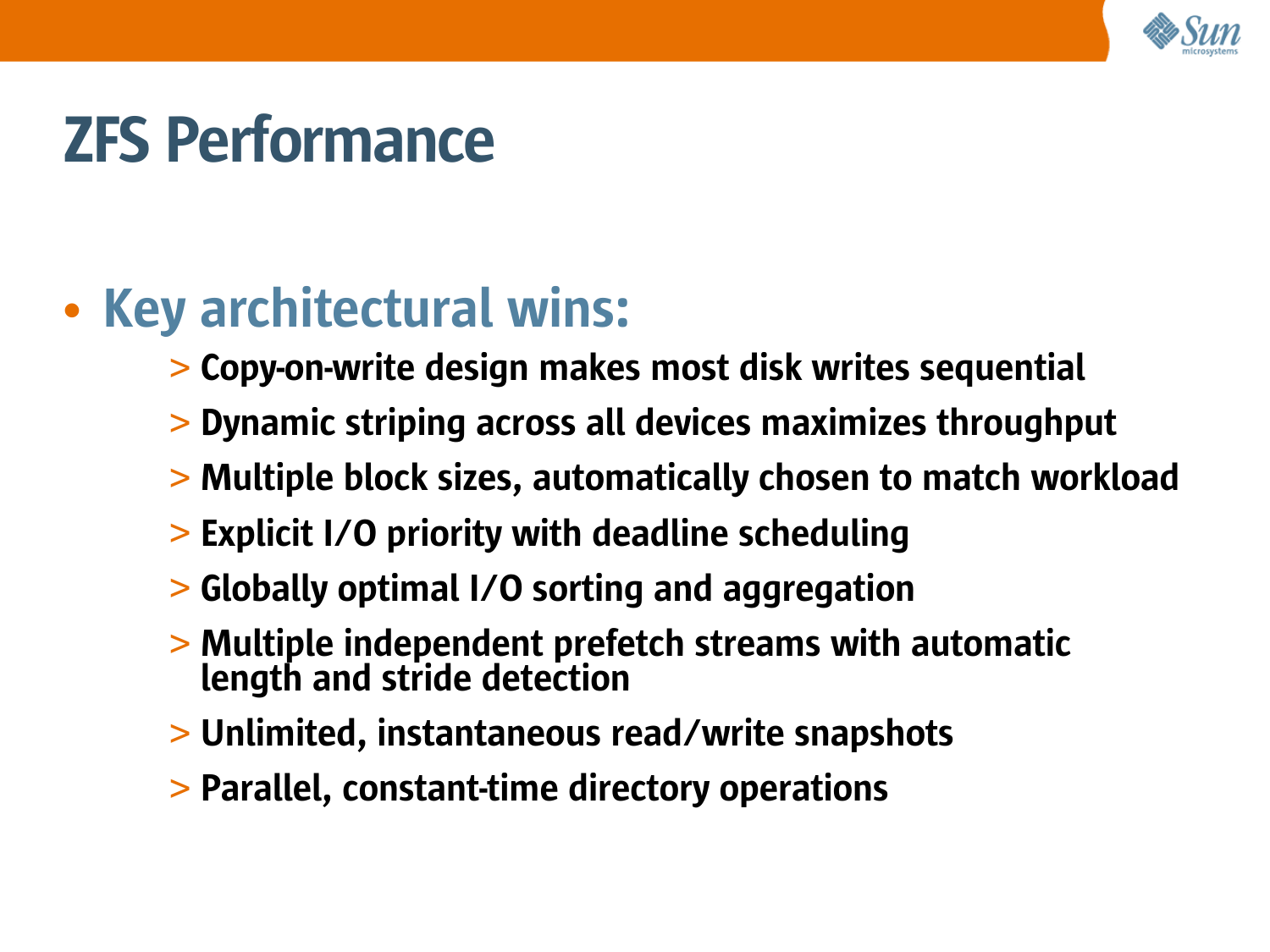

# ZFS Administation

#### • Pooled storage – no more volumes!

- > All storage is shared no wasted space
- > Filesystems are cheap: like directories with mount options
- > Grow and shrink are automatic
- > No more fsck(1M), format(1M), /etc/vfstab, /etc/dfs/dfstab...

#### • Unlimited, instantaneous snapshots and clones

- > Snapshot: read-only point-in-time copy of the data
- > Clone: writable copy of a snapshot
- > Lets users recover lost data without sysadmin intervention
- Host-neutral on-disk format
	- > Change server from x86 to SPARC, it just works
	- > Adaptive endianness ensures neither platform pays a tax
- 100% online administration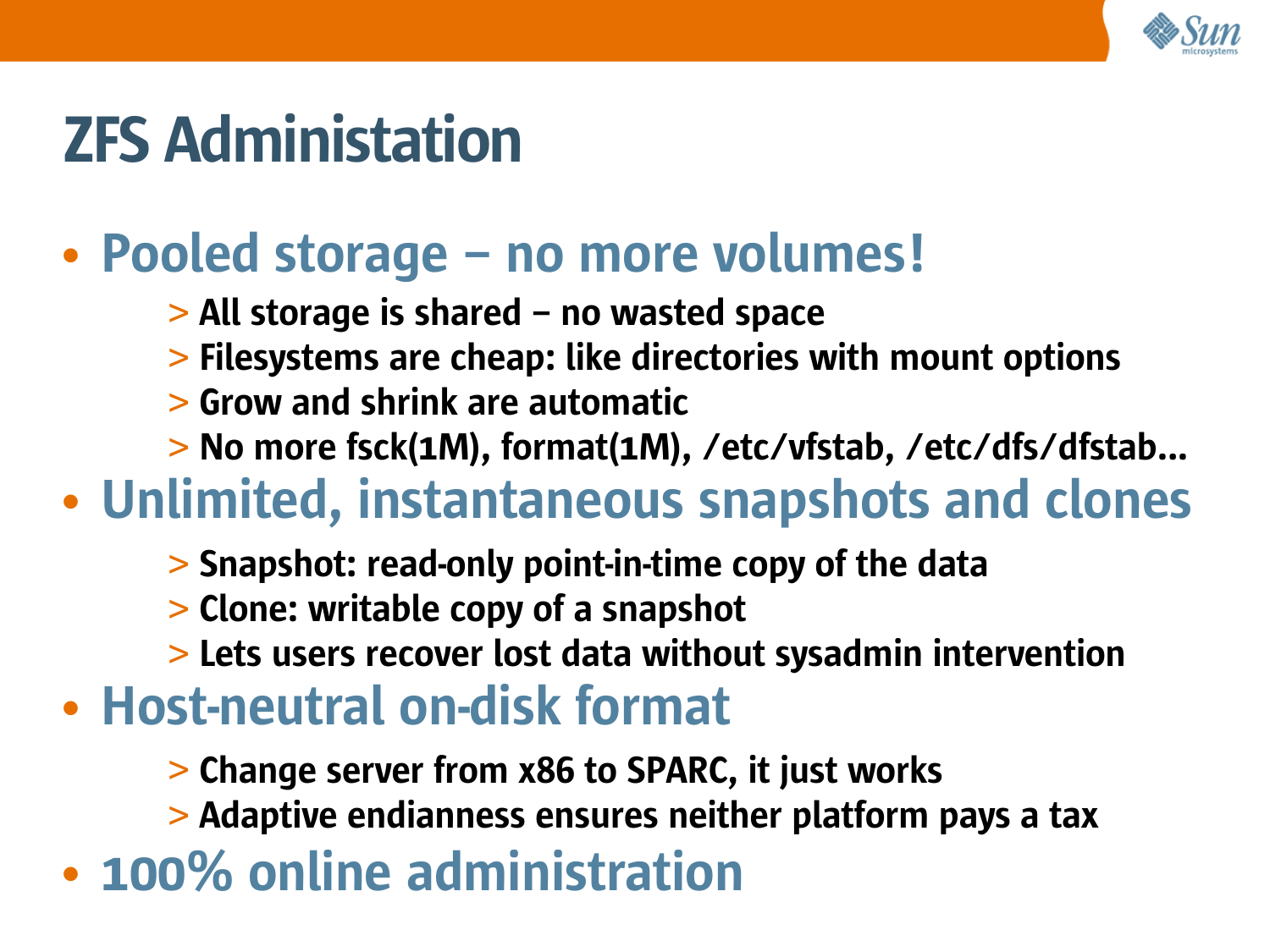

# The Challenge: UFS/SVM vs ZFS

#### • Claim:

> ZFS pooled storage simplifies administration dramatically.

> So... let's consider a simple example.

#### • Our Task:

- > Given two disks, create mirrored filesystems for Ann, Bob, and Sue.
- > Later, add more space.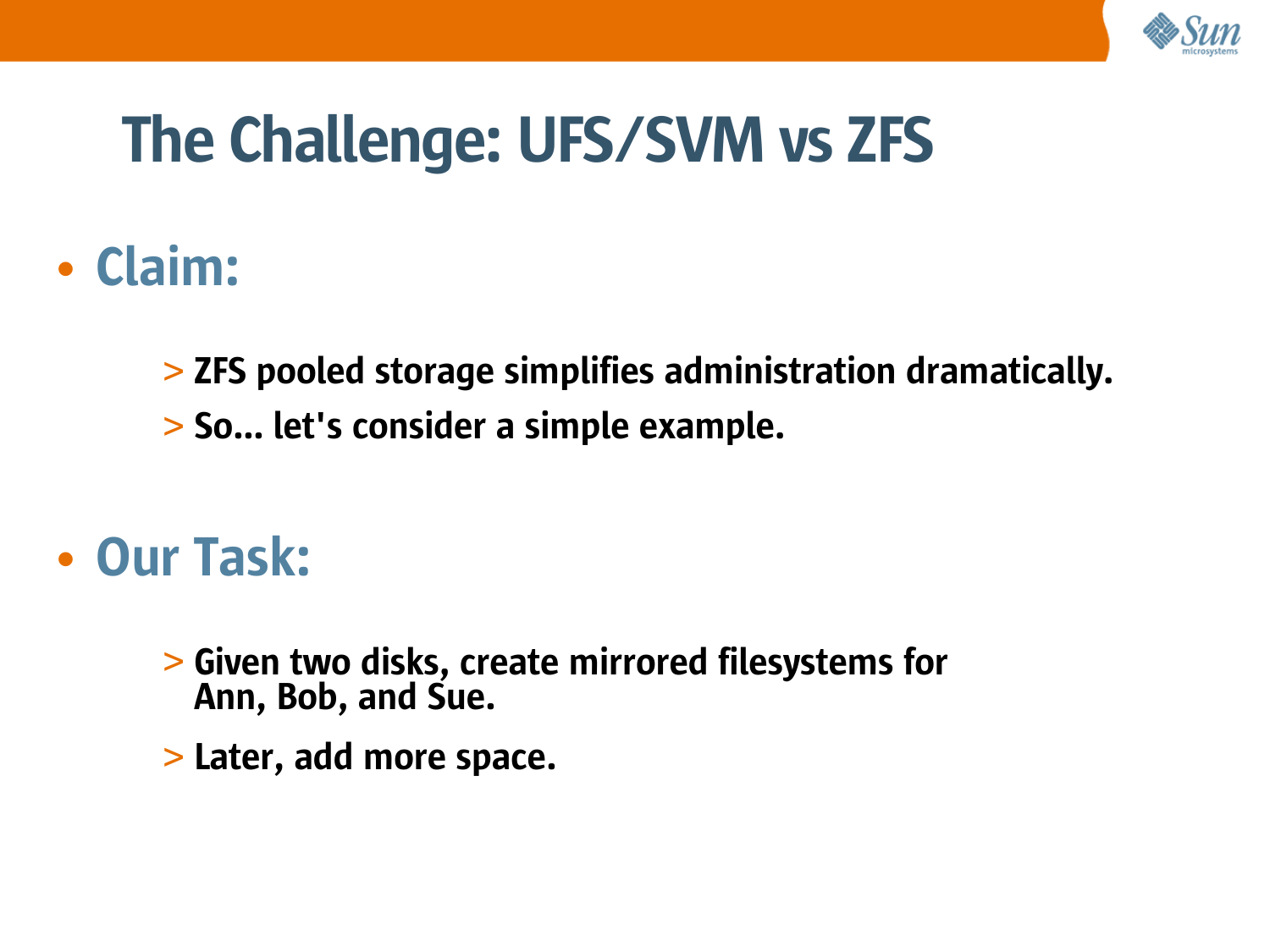

# UFS/SVM Administration Summary

**# format**

**... (long interactive session omitted)**

**# metadb -a -f disk1:slice0 disk2:slice0**

**# metainit d10 1 1 disk1:slice1**

**d10: Concat/Stripe is setup**

**# metainit d11 1 1 disk2:slice1**

**d11: Concat/Stripe is setup**

**# metainit d20 -m d10**

**d20: Mirror is setup**

**# metattach d20 d11**

**d20: submirror d11 is attached**

**# newfs /dev/md/rdsk/d20**

**newfs: construct a new file system / dev/md/rdsk/d20: (y/n)? y**

**... (many pages of 'superblock backup' output omitted)**

**# mount /dev/md/dsk/d20 /export/home/ann**

**# vi /etc/vfstab ...**

**Repeat as needed for each filesystem**

**Total of 6 commands to repeat for each filesystem, as well as setting up the partition table, creating metadbs and editing / etc/vfstab.**

**If we want to create 3 mirrored filesystems that is a total of 20 commands to run....**

**This is tedious at best!**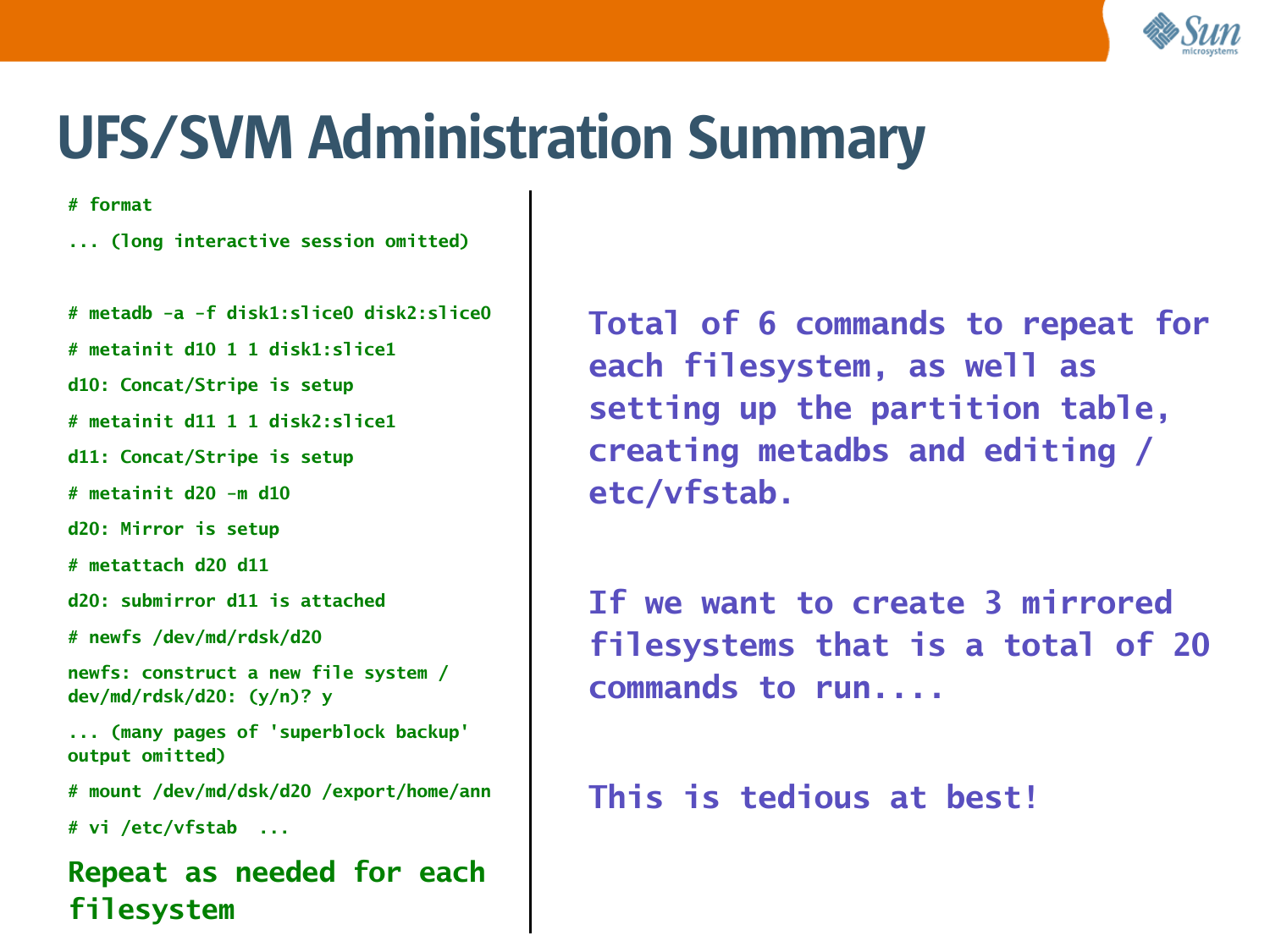

# ZFS Administration

• Create a storage pool named "home"

**# zpool create home mirror disk1 disk2**

- Create filesystems "ann", "bob", "sue" **# zfs create home/ann /export/home/ann # zfs create home/bob /export/home/bob # zfs create home/sue /export/home/sue**
- Add more space to the "home" pool **# zpool add home mirror disk3 disk4**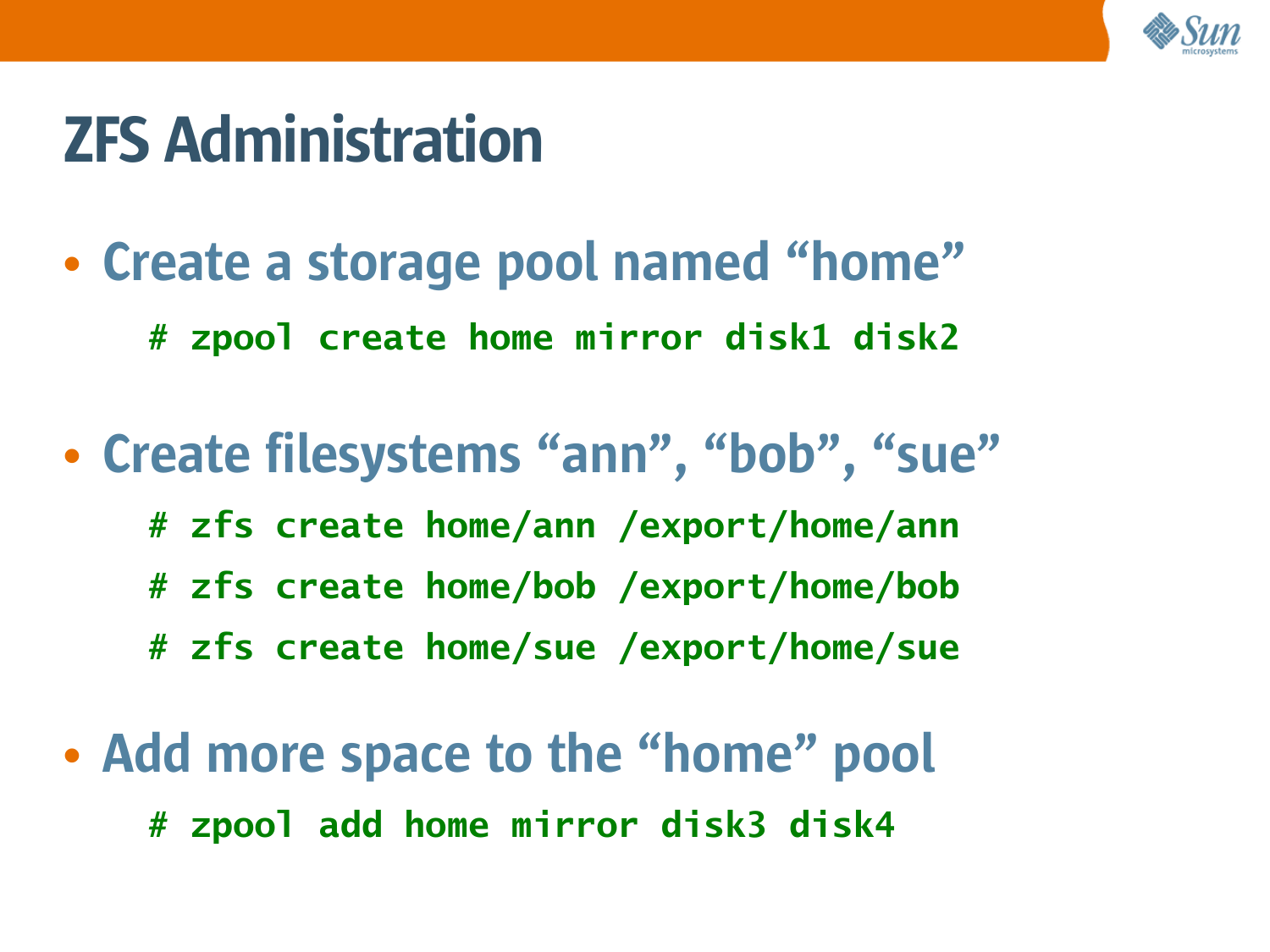

# ZFS Admin: Cool Features

- Turn on compression for Ann's data
	- **# zfs compression=on home/ann**
- Limit Bob to a quota of 10G
	- **# zfs quota=10g home/bob**
- Guarantee Sue a reservation of 20G
	- **# zfs reservation=20g home/sue**
- Take a snapshot of Ann's filesystem
	- **# zfs create home/ann@tuesday**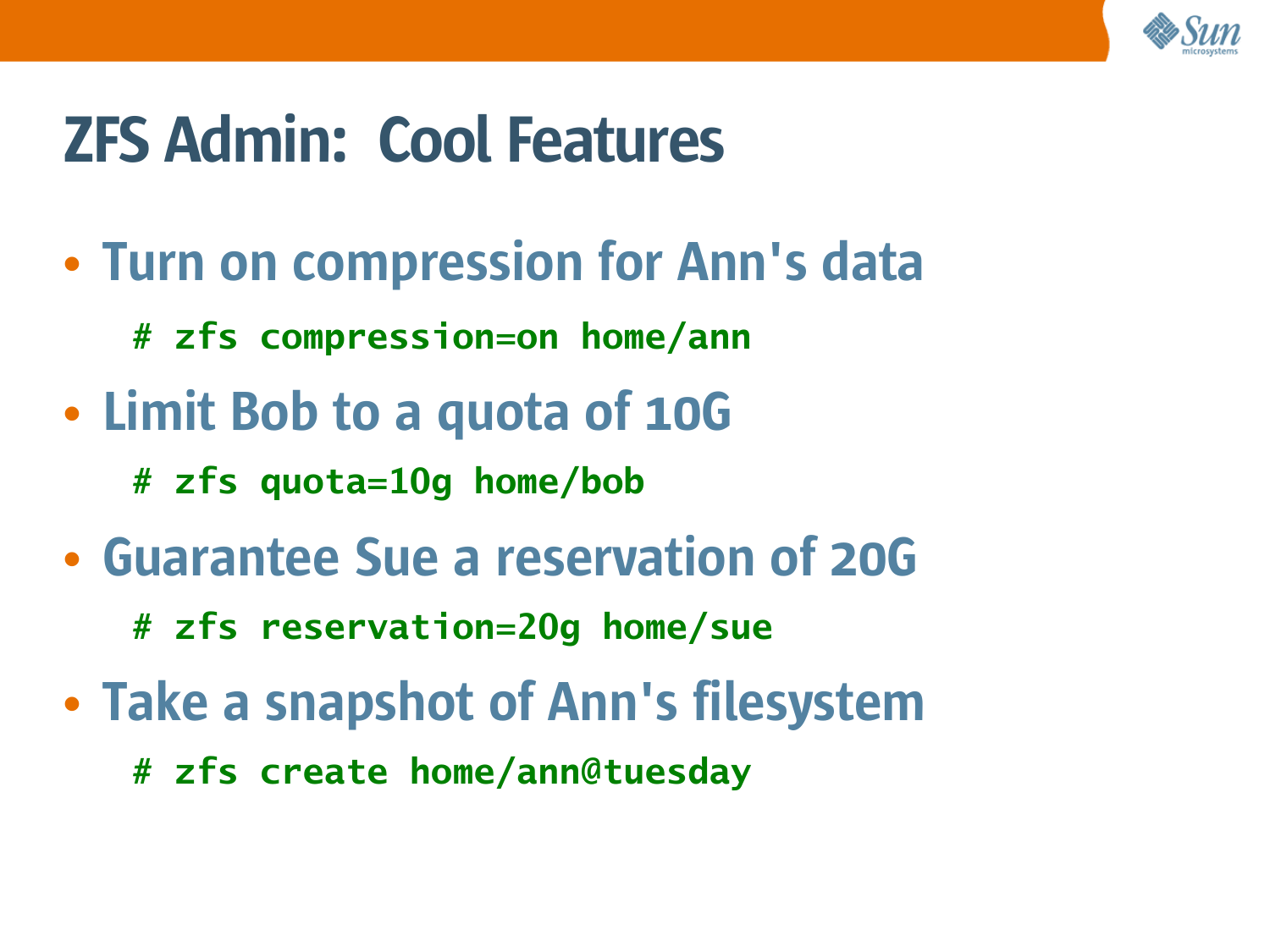

# Object-Based Storage

## • POSIX isn't the only game in town

#### > DMU is a general-purpose transactional object store

- > Filesystems
- > Databases

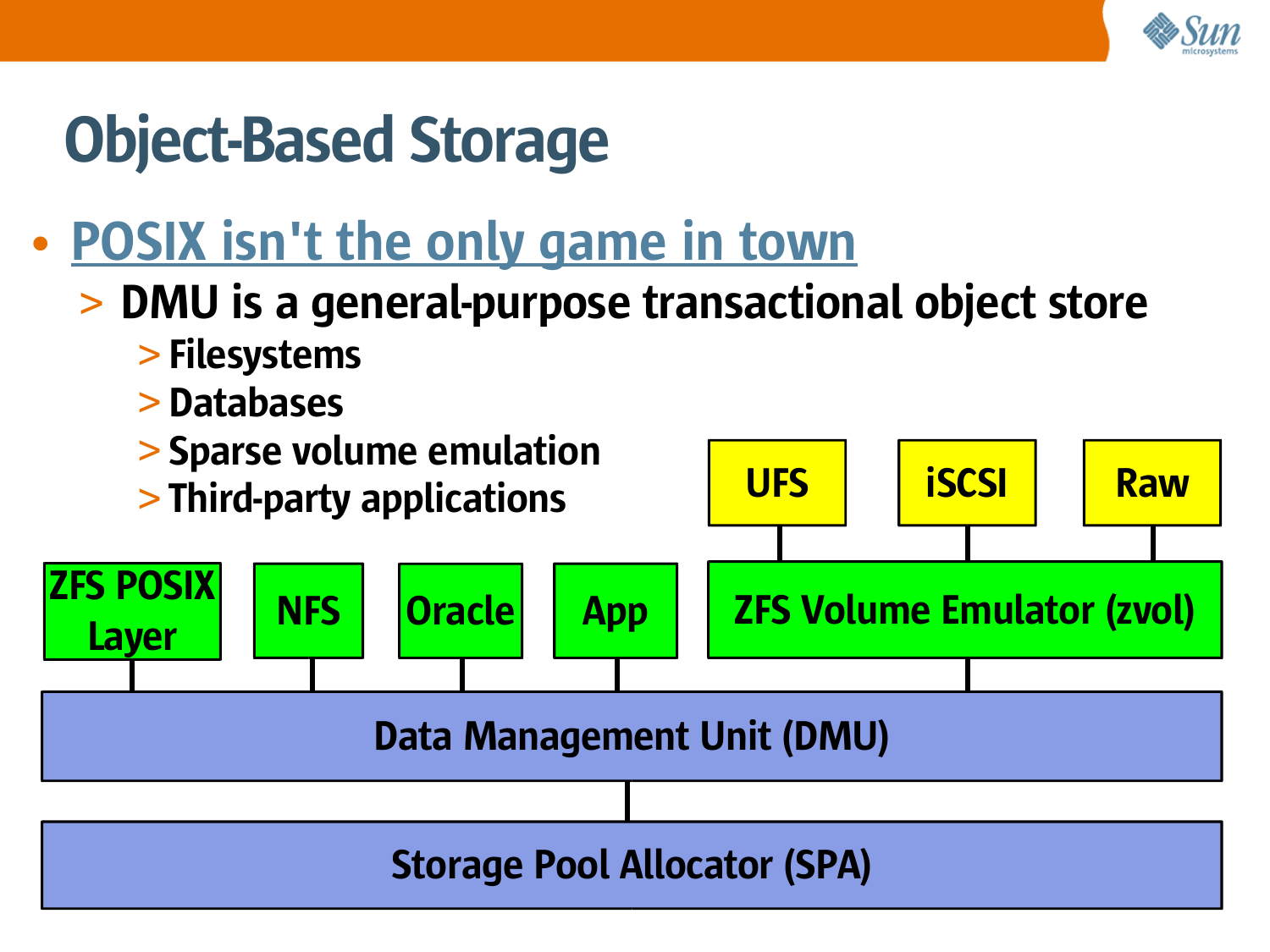

# ZFS Test Methodology

- A product is only as good as its test suite
	- > ZFS was designed to run in either user or kernel context
	- > Nightly "ztest" program does all of the following in parallel:
		- Read, write, create, and delete files and directories
		- Create and destroy entire filesystems and storage pools
		- Turn compression on and off (while filesystem is active)
		- Change checksum algorithm (while filesystem is active)
		- Add and remove devices (while pool is active)
		- Change I/O caching and scheduling policies (while pool is active)
		- Scribble random garbage on one side of live mirror to test self-healing data
		- Force violent crashes to simulate power loss, then verify pool integrity
	- > Probably more abuse in 20 seconds than you'd see in a lifetime
	- > ZFS has been subjected to over a million forced, violent crashes without ever losing data integrity or leaking a single block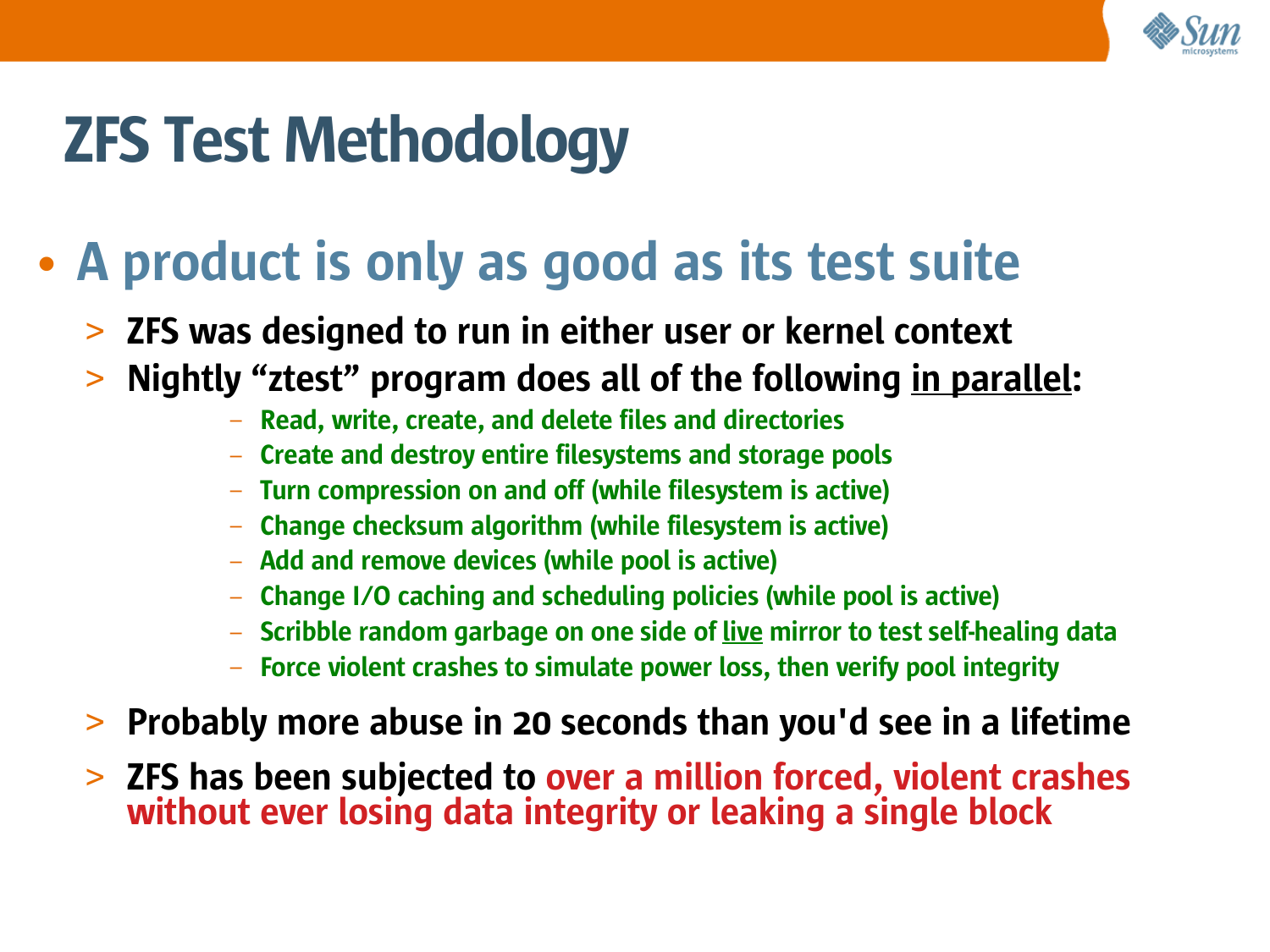

# ZFS: Summary

## • Provable data integrity

Detects and corrects silent data corruption

#### • Immense capacity

The world's first 128-bit filesystem

• Simple administration

Concisely expresses the user's intent

## • Smokin' performance

Already #1 on several benchmarks, sometimes by multiples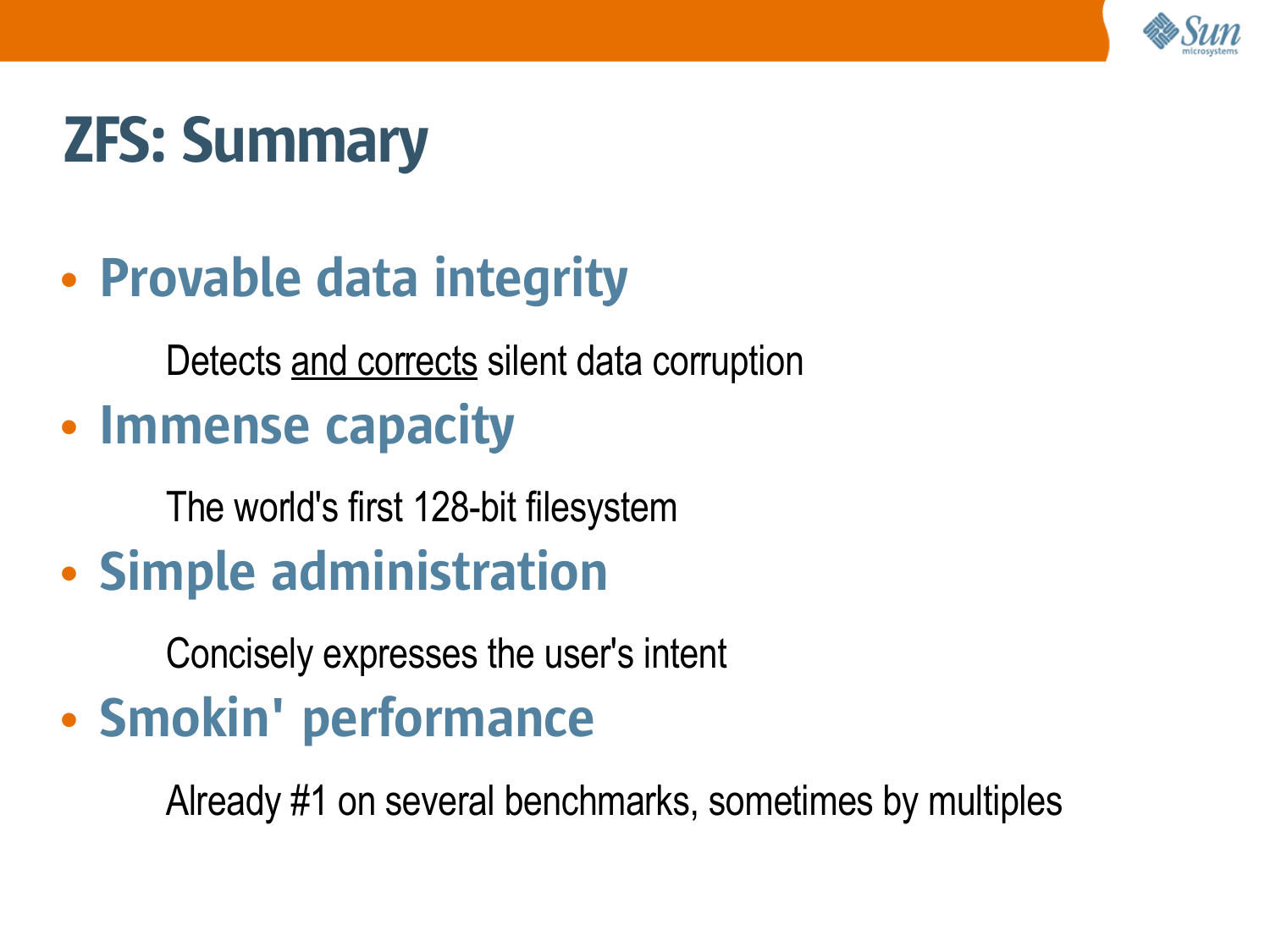

# Where can I learn more?

#### http://blogs.sun.com

Jeff Bonwick, Eric Schrock, Matt Ahrens, Bill Moore

http://www.sun.com/bigadmin

http://www.opensolaris.org

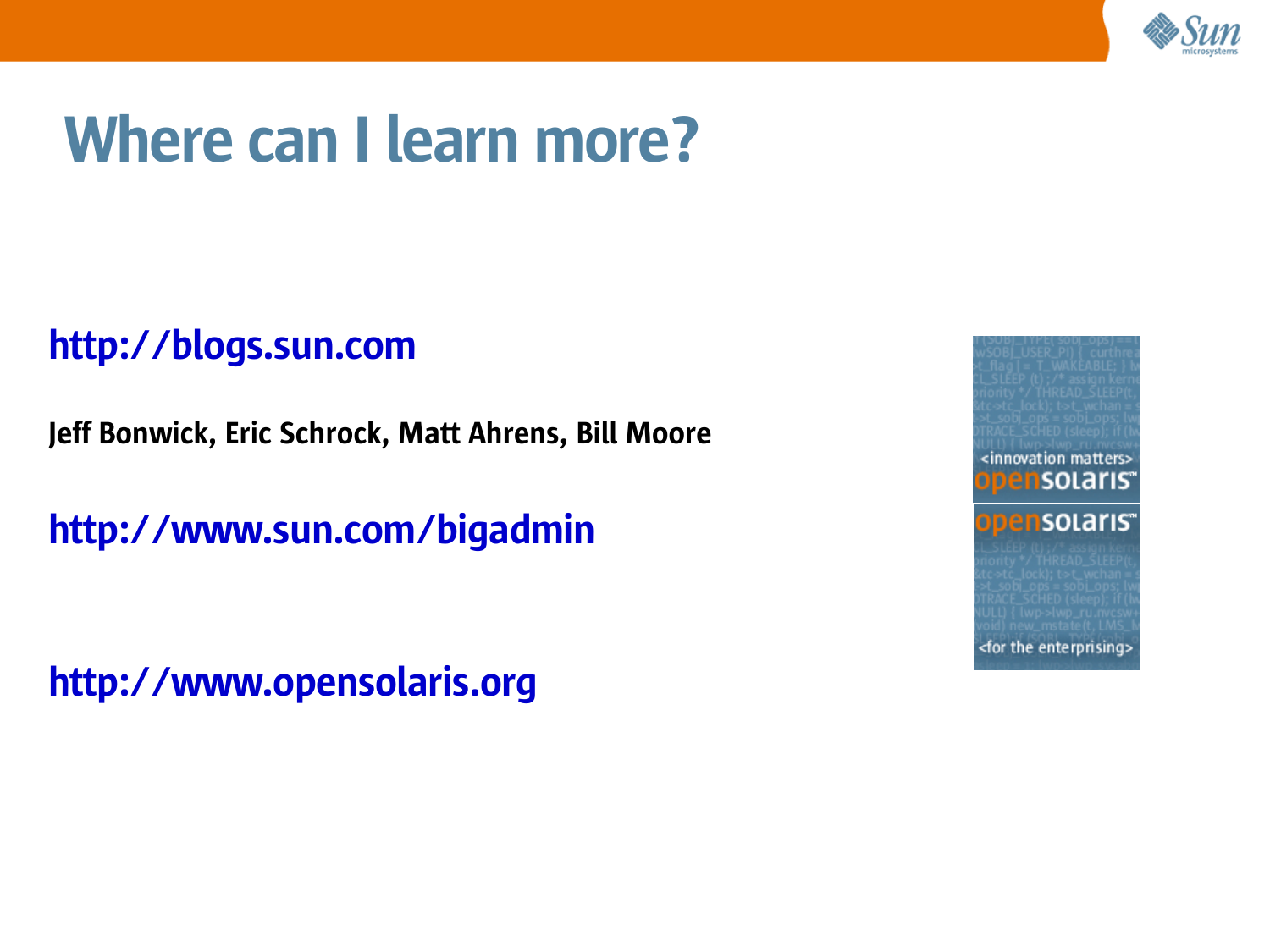# got checksums?